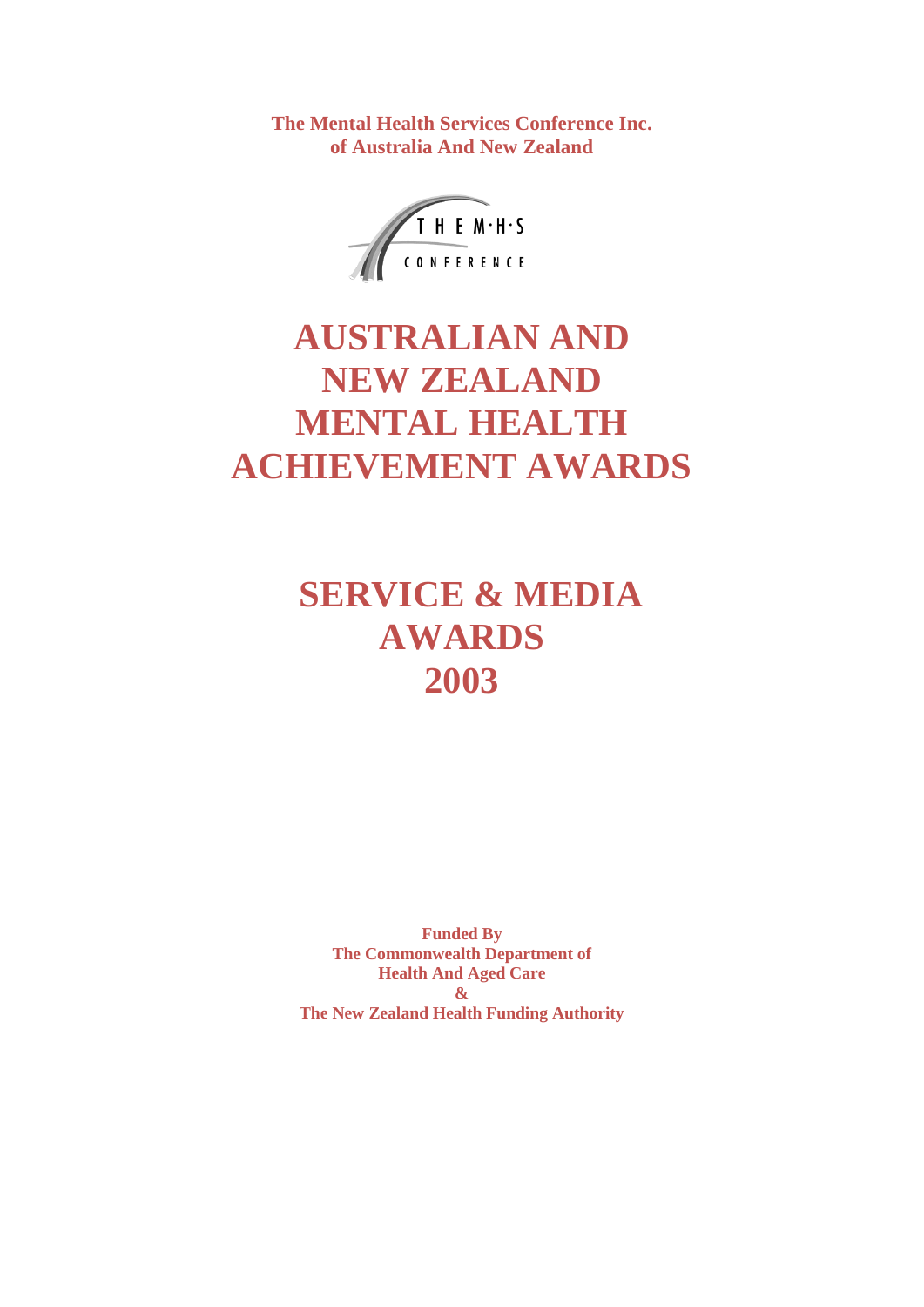# **AUSTRALIAN AND NEW ZEALAND MENTAL HEALTH SERVICE AWARDS**

#### **CONTENTS**

*Page No*.

| <b>Background</b> |                                                                                                      | 4  |
|-------------------|------------------------------------------------------------------------------------------------------|----|
| <b>CATEGORY 1</b> | <b>RECOVERY PROGRAM or SERVICE</b>                                                                   |    |
| <b>Winner:</b>    | <b>Coompeer Ilawarra, Wollongong, NSW</b>                                                            | 5  |
| <b>Finalist:</b>  | <b>Our Journey from Rhetoric to Reality</b><br><b>Richmond Fellowship Tauranga, New Zealand</b>      | 6  |
| <b>CATEGORY 2</b> | <b>CONSUMER or CARER PROGRAM or SERVICE</b>                                                          |    |
| <b>Winner:</b>    | <b>Centre For Psychiatric Nursing Research and Practice, VIC</b>                                     | 7  |
| <b>Finalists:</b> | DepressioNet.com.au, VIC                                                                             | 8  |
|                   | <b>Forensicare Consumer Participation Program, VIC</b>                                               | 9  |
|                   | <b>National Standards for Mental Health Services Quilt Project,</b><br><b>NSW</b>                    | 10 |
|                   | The Offspring Group - ARAFEMI, VIC                                                                   | 11 |
|                   | <b>St Vincent's Mental Health Service Carer Participation Strategy</b><br><b>Melbourne, VIC</b>      | 12 |
| <b>CATEGORY 3</b> | <b>SERVICE PARTNERSHIPS</b>                                                                          |    |
| <b>Winner:</b>    | <b>Goulburn Valley Area Mental Health Service and Mental Illness</b><br><b>Fellowship, Victoria</b>  | 13 |
| <b>Finalists:</b> | <b>Inner City Project, Wellington, NZ</b>                                                            | 14 |
|                   | Top End Division of General Practice - Aboriginal Mental Health<br><b>Worker Program, Darwin, NT</b> | 15 |
| <b>CATEGORY 4</b> | <b>SPECIALIST SERVICE OR PART OF A LARGER SERVICE</b>                                                |    |
|                   | After conferring with the panel chairperson and judges no awards were<br>made in this section        | 15 |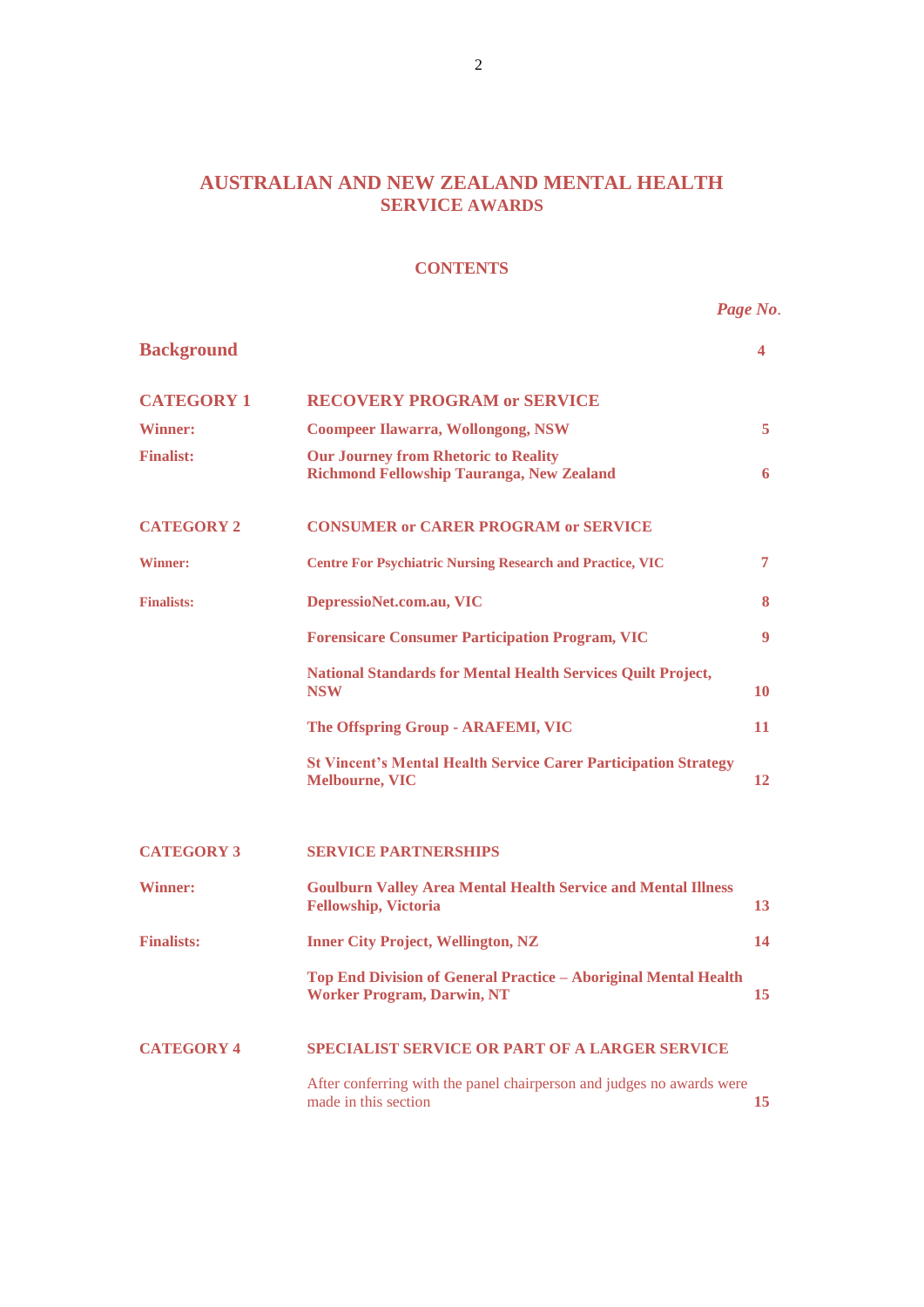| <b>CATEGORY 5</b>  | <b>MENTAL HEALTH PROMOTION OR MENTAL ILLNESS</b><br><b>PREVENTION PROGRAM or PROJECT</b>                                                                                                               |           |
|--------------------|--------------------------------------------------------------------------------------------------------------------------------------------------------------------------------------------------------|-----------|
| <b>Winner:</b>     | <b>Mental Health First Aid, Canberra, ACT</b>                                                                                                                                                          | 16        |
| <b>Finalsists:</b> | The Moodswell – Mid North Coast Area Health Service, Port<br><b>Macquarie, NSW</b>                                                                                                                     | 17        |
|                    | <b>SANE Australia Helpline, Sth Melbourne, VIC</b>                                                                                                                                                     | 18        |
| <b>CATEGORY 6</b>  | <b>QUALITY IMPROVEMENT PROGRAMS or STRATEGIES</b>                                                                                                                                                      |           |
| <b>Winner:</b>     | <b>Consumers Shaping Mental Health Services - Southern Area</b><br><b>Mental Health Service, NSW</b>                                                                                                   | 19        |
| <b>Finalists:</b>  | <b>Fremantle Mental Health program for Seniors-Carer Training</b><br><b>Project for the Management of Behavioural and Psychological</b><br><b>Symptoms of Dementia (BPSD) by Home-Based Carers, WA</b> | <b>20</b> |
|                    | Yarra Oral Health Project – St Vincent's Mental Health, VIC                                                                                                                                            | 21        |

#### **AWARD FOR EXCEPTIONAL CONTRIBUTION TO MENTAL HEALTH SERVICE IN AUSTRALIA OR NEW ZEALAND**

| <b>Winner:</b> | <b>SANE Australia, South Melbourne, VIC</b> |  |
|----------------|---------------------------------------------|--|
|                |                                             |  |

# **AUSTRALIAN AND NEW ZEALAND MENTAL HEALTH MEDIA AWARDS**

| <b>Background</b> |                                                                                                                                         | 23 |
|-------------------|-----------------------------------------------------------------------------------------------------------------------------------------|----|
| <b>CATEGORY</b>   | <b>BROADCAST MEDIA</b>                                                                                                                  | 24 |
| <b>Winner:</b>    | <b>The Department of Lost Voices</b><br><b>ABC Radio National's Radio Eye, Australian Broadcasting Commission</b><br><b>Sydney, NSW</b> |    |
| <b>CATEGORY</b>   | <b>PRINT MEDIA</b>                                                                                                                      | 25 |
| <b>Winner:</b>    | <b>Lives in Turmoil</b><br><b>South Western Times, Bunbury, WA</b>                                                                      |    |
|                   | <b>Assessment Committee Members (Service Awards)</b>                                                                                    |    |
|                   | <b>Assessment Committee Members (Media Awards)</b>                                                                                      | 26 |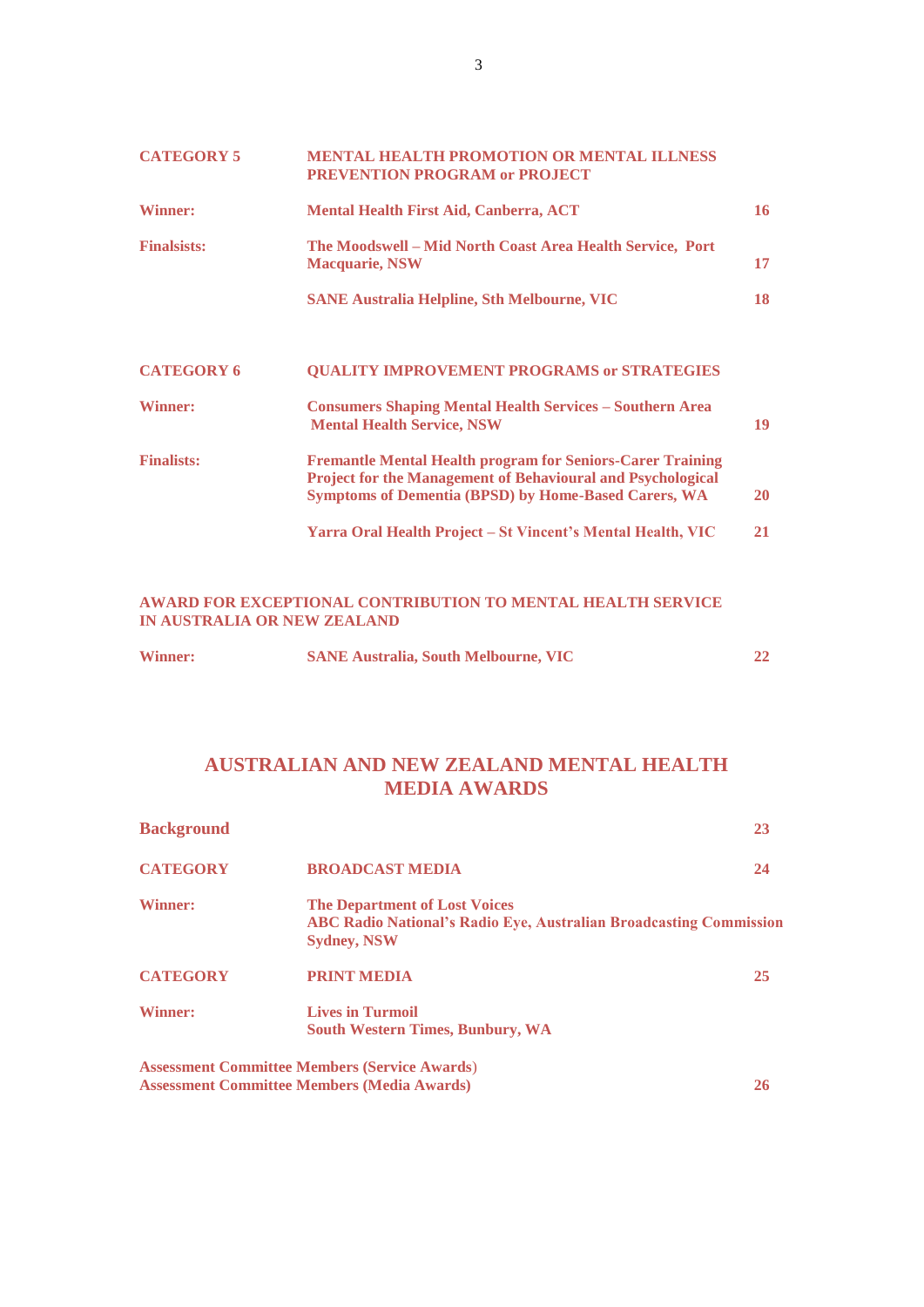#### **BACKGROUND**

The Mental Health Service Award program began in 1992. It is designed to reward and publicise services that have shown innovation and excellence. The program is not an exhaustive or fully objective measure of the best services in Australia or New Zealand, as it depends on services deciding to apply and the information they supply. We do not have the resources for systematically reviewing all services. Apart from the written material supplied, we do contact people who are likely to know if a service is genuine. Six panels, drawn from different disciplines including consumer and carer organisations assessed the applications. The panels are geographically spread around Australia and New Zealand. The Awards Committee may also score the entries, when necessary, e.g. if there is a conflict of interest.

The applications were rated on the following criteria:

- 1. Evidence that the program has made a significant contribution to the field of mental health on a local, state or national level.
- 2. Evidence that the program is doing something innovative or is maintaining high standards of service.
- 3. Evidence that the program has involved consumers in planning and management.
- 4. Verification of the program's effectiveness (quality assurance measures, utilisation review, outcome evaluations etc). Programs can sound good, but we want to know that they achieve a high quality. Provide clear qualitative and quantitative evidence. How can you demonstrate that a high quality has been achieved?
- 5. Award potential or feeling factor, as certain things come across in submissions that are hard to quantify within the above criteria.

In 2003 there were 54 applications received for the following categories:

- **1. RECOVERY PROGRAM OR SERVICE**
- **2. CONSUMER or CARER PROGRAM or SERVICE**
- **3. SERVICE PARTNERSHIPS**
- **4. SPECIALIST SERVICE OR PART OF A LARGER SERVICE**
- **5. MENTAL HEALTH PROMOTION OR MENTAL ILLNESS PREVENTION PROGRAM or PROJECT**
- **6. QUALITY IMPROVEMENT PROGRAMS or STRATEGIES**
- 7. **EXCEPTIONAL CONTRIBUTION TO MENTAL HEALTH SERVICES IN AUSTRALIA OR NEW ZEALAND**

The money awarded and expenses were generously granted by the Australian (\$AUD50,000) and New Zealand (\$NZ10,000) Governments in recognition of the importance they give to the development of best practice services throughout the two countries. This award program contributes to publicising the good work being done in an environment where only bad news seems to appear in the media. The following pages give you the contact details for the services and a short summary of their activities. You are encouraged to contact them and to visit their services.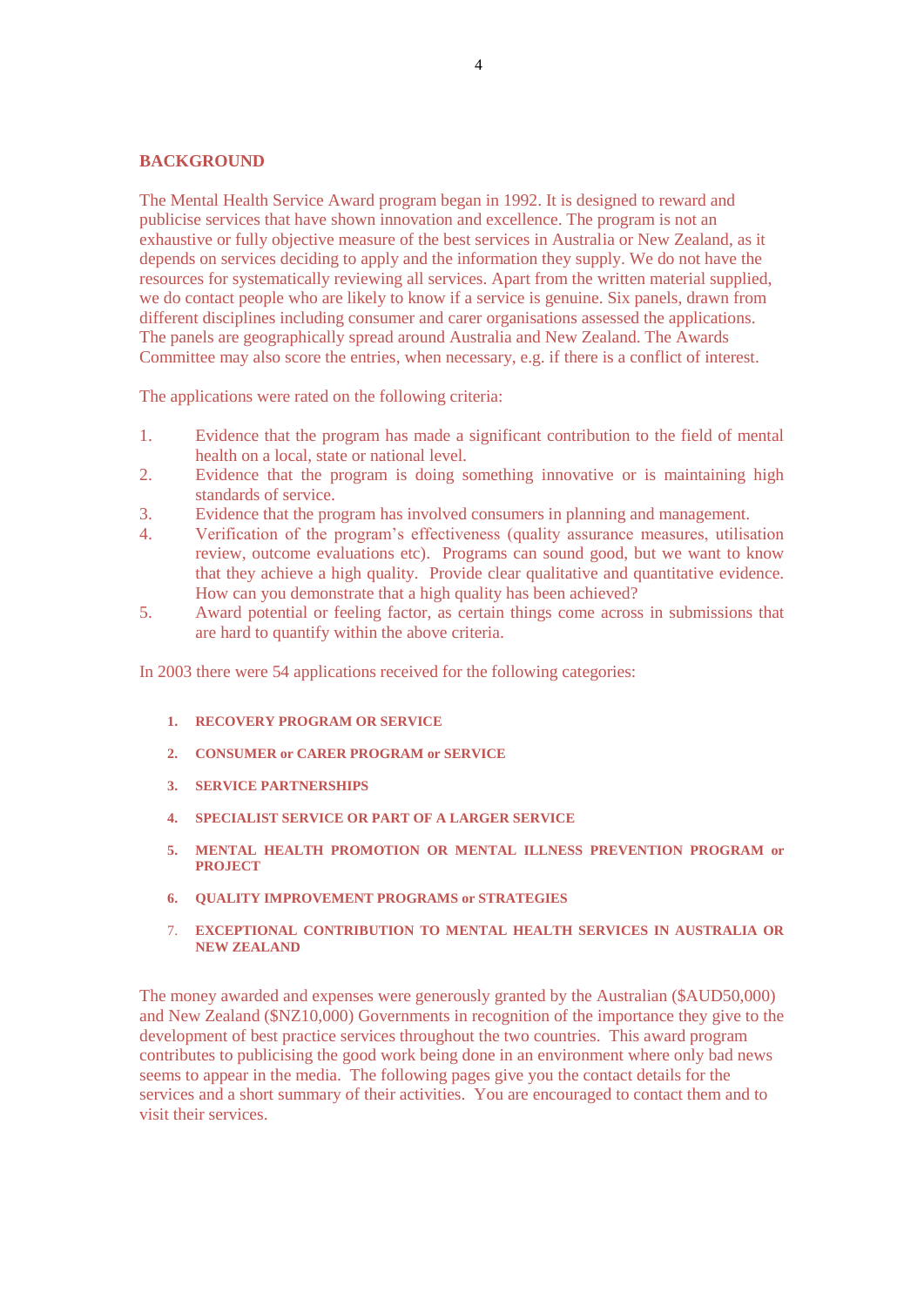#### **CATEGORY 1 RECOVERY PROGRAM or SERVICE**

| <b>AWARD:</b>            | \$3,000<br><b>WINNER</b>                                                                                        |
|--------------------------|-----------------------------------------------------------------------------------------------------------------|
| <b>APPLYING PROGRAM:</b> | <b>Compeer Illawarra</b>                                                                                        |
| <b>ORGANISATION:</b>     | <b>St Vincent de Paul Society (Wollongong Diocesan</b><br><b>Council) and Centacare Wollongong</b>              |
| <b>ADDRESS:</b>          | 25-27 Auburn St, Wollongong, NSW 2500                                                                           |
| <b>CONTACT PERSON:</b>   | <b>Jane Crowe</b><br>Tel: (02) 4254 9337 Fax: (02) 4226 9736<br>Email: ane.crowe@centacare.woll.catholic.org.au |

#### **BACKGROUND DESCRIPTION OF ORGANISATION:**

Compeer Illawarra was launched in March 2000. The model originated in Rochester N.Y. in 1973 and has proven to be a very successful model on which many other peer support and volunteer programs have been based.

In America the program provides disability support services such as friendship, skill building, recreational, hospital visitors, adolescent and child mentoring. The Wollongong program services the local Government areas of Wollongong and Shellharbour but we hope to expand into the Shoalhaven and the Macarther-Wingecarribee area. At present the one-to-one program has one staff member 20 hr per week with a budget of \$55,000 and the Social Recreational Program employs one staff member 22 hrs per week on a budget of \$36,000. At present we support 59 consumers.

#### **BRIEF DESCRIPTION OF SERVICE OR PROJECT:**

Compeer Illawarra runs two programs. **Compeer one-to-one**: Compeer staff recruit, screen, train and match volunteers from the community with professionally referred adults receiving mental health treatment in a one-to-one friendship. Volunteers are asked to give a minimum of four hours a month for one year. The volunteers and their Compeer friend (consumer) meet regularly for one or two hours a week and engage in mutually agreed upon activities that they both can enjoy and afford. Volunteers are not counsellors or therapists they are friends. Volunteers receive no reimbursement for out of pocket expenses.

**Compeer Social recreational day program**: Compeer facilitates the running of a social recreational program two days a week for chronically unwell adults with mental health problems unable to access mainstream social activities. Consumers and volunteers participate in activities such as picnics, drives, shopping outings, movies and BBQs. Compeer's primary goal is to improve the quality of life of people living with a mental illness through friendship and social interaction.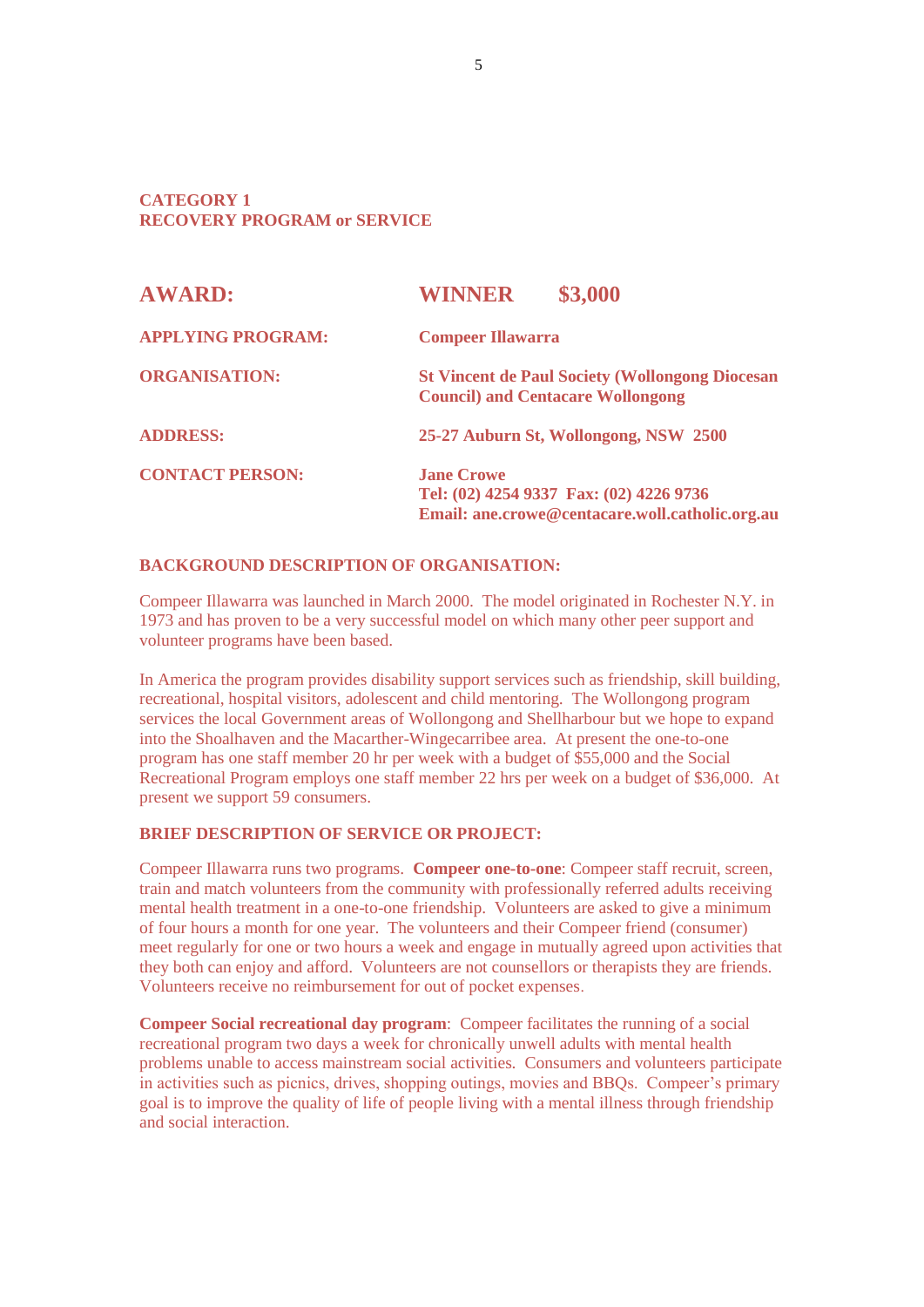#### **CATEGORY 1 RECOVERY PROGRAM or SERVICE**

| <b>AWARD:</b>            | <b>FINALIST</b>                                                                                     |
|--------------------------|-----------------------------------------------------------------------------------------------------|
| <b>APPLYING PROGRAM:</b> | <b>Our Journey from Rhetoric to Reality</b>                                                         |
| <b>ORGANISATION:</b>     | Richmond Fellowship, Tauranga, New Zealand                                                          |
| <b>ADDRESS:</b>          | 470 Devonport Rd, Tauranga, New Zealand                                                             |
| <b>CONTACT PERSON:</b>   | <b>Juleen Grant</b><br>Tel: $+6475713340 \text{ Fax} + 6475713247$<br>Email: juleen@richmond.org.nz |

#### **BRIEF DESCRIPTION OF SERVICE OR PROJECT:**

In July 2000, Richmond Fellowship Bay of Plenty had a change in management and service delivery focus. With an increased emphasis on better outcomes for clients and a much improved working environment for staff, a number of challenges emerged from the service.

One of the more difficult challenges was how, as a service, could we develop structures which supported the client, through their recovery, as well as giving meaning to their lives through increased functionality and success.

It was out of this process, a new concept for this region emerged. The notion of 'work' to maintain wellness, has been in the mental health arena for many years but has always been a challenge for the sector due to the fluctuation in wellness levels for our clients.

Richmond Fellowship Tauranga, following consultation with its clients and staff, with families/whanau and significant others and following extensive research into the concept of work as it applied to clients with ongoing levels of mental health/wellness, decided on a pathway of calculated risk.

Richmond Fellowship Tauranga:

- A capacity funded recovery model;
- Services the Western Bay of Plenty with a base in the city of Tauranga;
- Service budget of \$900,000 health funding plus individual client benefit dollars;
- District Health Board funding, individual client benefits, disability allowances;
- 14 full-time equivalents represented by 25 staff;
- $\bullet$  42-50 clients at any time.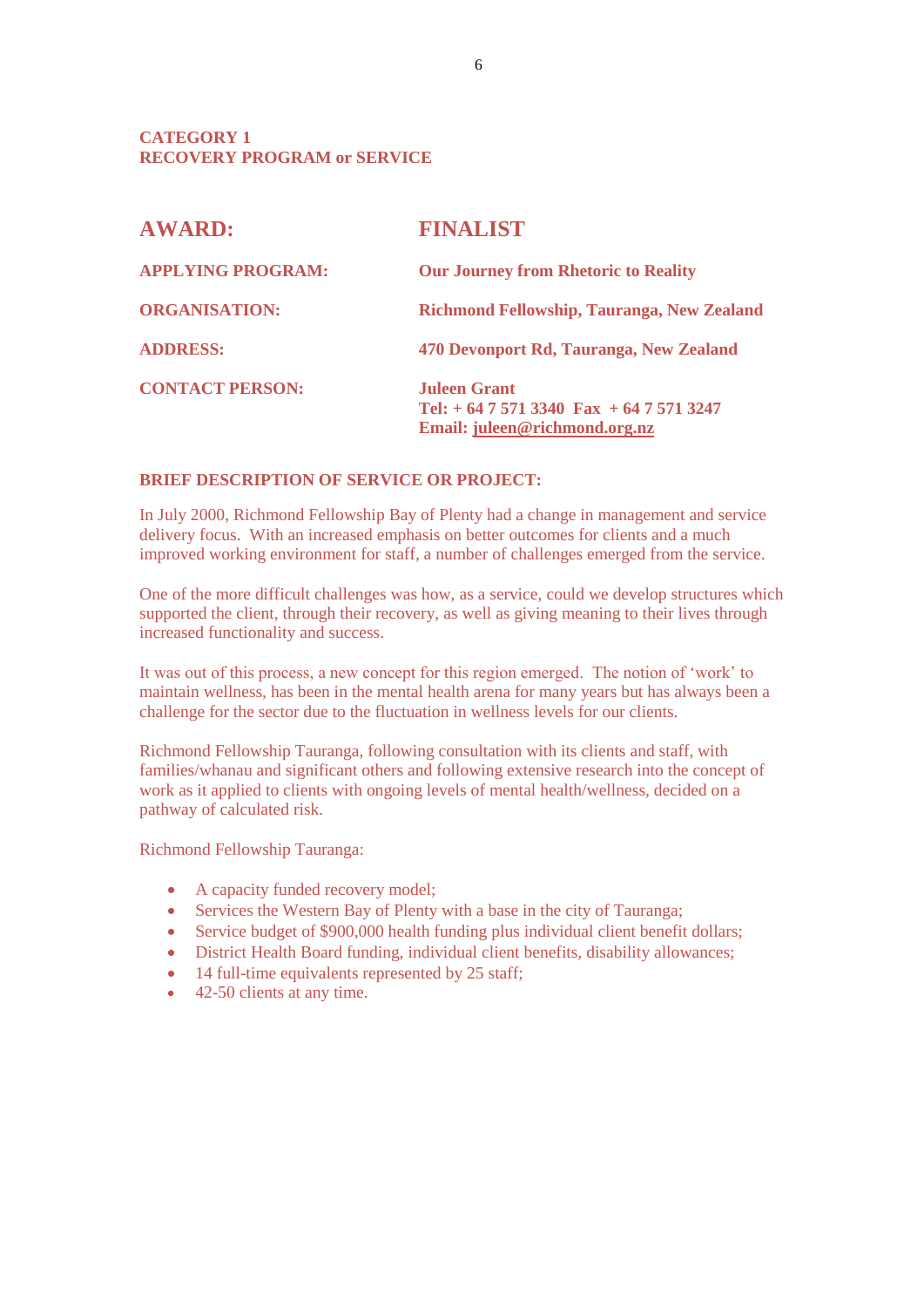| <b>AWARD:</b>            | <b>WINNER</b>                                                                                | \$3,000                                                     |
|--------------------------|----------------------------------------------------------------------------------------------|-------------------------------------------------------------|
| <b>APPLYING PROGRAM:</b> | <b>Consumer Academic Position</b>                                                            |                                                             |
| <b>ORGANISATION</b>      |                                                                                              | <b>Centre for Psychiatric Nursing Research and Practice</b> |
| <b>ADDRESS:</b>          |                                                                                              | Level 1, 723 Swanston Street, Carlton VIC 3053              |
| <b>CONTACT PERSON:</b>   | <b>Cath Roper</b><br>Tel: (03) 8344 0639 Fax: (03) 9347 4172<br>Email: croper@unimelb.edu.au |                                                             |

#### **BACKGROUND DESCRIPTION OF ORGANISATION:**

Located at the School of Nursing, The University of Melbourne, The Centre for Psychiatric Nursing Research and Practice, CPNRP, is an initiative for psychiatric nurses and other stakeholders including clinicians, managers, academics, researches and consumers in the mental health field. Funded by the Mental Health Branch, Department of Human Services, Victoria, the CPNRP operates in partnership with the North Western Mental Health Program (Melbourne Health). There are currently 12 employers, although numbers are constantly expanding to meet increased demand, including lecturers, academic researchers, consumer academic, administrative manager and policy analyst.

The CPNRP commenced operation in November 1999, with a budget of approximately 1.8 million dollars over five years. The Centre currently has more than 600 mental health nurses, consumers, carers, medical practitioners and allied health staff on its mailing list. To date they have approximately 1,000 participants in the courses and training programs operated by the CPNRP.

The primary aim of the CPNRP is to contribute to the ongoing articulation, development and advancement of psychiatric nursing practice in order to continually improve the well being of mental health consumers. The CPNRP is committed to bridging the gap between clinical practice, research, education and professional development, and works with psychiatric nurses, consumers, carers, industry groups and government in order to achieve this aim on a state, national and international level.

#### **Cath Roper – Consumer Academic with the CPNRP**

The employment of a mental health consumer as an academic member of staff within the CPNRP was seen as a significant means to address the issue of consumer perspective and participation in the field. It is our understanding that no other such position exists in any other university either in Australia or internationally.

Cath Roper contributes to the aims and objectives of the Centre through her role as lecturer in post graduate courses offered through the School of Nursing, facilitating workshops in the clinical field, and offering consumer perspective consultancy on a variety of projects. She has written numerous research papers for publication on mental health issues, and regularly speaks at conferences across the country. She also facilitates consumer reference groups on promoting consumer perspective training and education to the mental health sector, and is currently editing "Sight Unseen," a verbatim account of the experiences of consumers of mental health services, to be published later this year.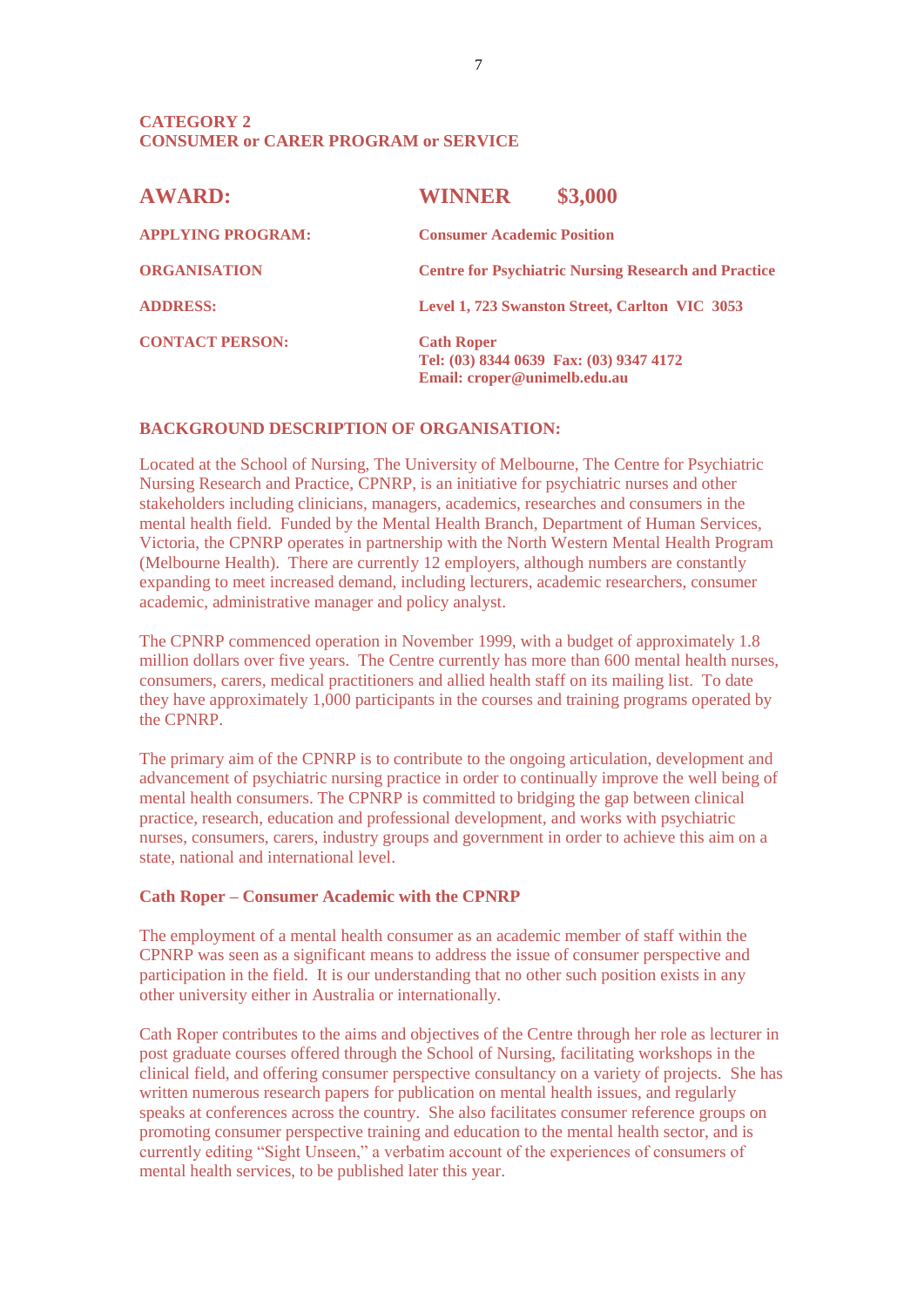| <b>FINALIST</b>                                                                                               |
|---------------------------------------------------------------------------------------------------------------|
| depressioNet.com.au                                                                                           |
| <b>DIRS PTY LTD (depressioNet)</b>                                                                            |
| 3 Laura Court, Box Hill North, Vic 3129                                                                       |
| <b>Leanne Pethick</b><br>Telephone: (03) 9898 9165 Fax: (03) 9898 9016<br>Email: lpethick@depressioNet.com.au |
|                                                                                                               |

#### **BACKGROUND DESCRIPTION OF ORGANISATION:**

depressioNet.com.au was originally created by one Australian with depression as a small, personal philanthropic project in June 2000. 6 months later it was a finalist in the Australian Financial Review Internet Industry awards and the Number 1 ranking health and medical information site in Australia and has maintained it's position in the top 10 ever since. This happened with no advertising and is a powerful testimony to the need that exists for the services we provide and our unique ability to meet this need. depressioNet has earned a reputation for quality and integrity and is well respected by government, the healthcare industry and the community. Approximately 37% of our 15,000 visitors each week are now referred to us by healthcare professionals. The other 63% find us by word of mouth from friends and family or by searching the Internet looking for the information and support they find difficult to find in the 'real' world due to isolation caused by geography, disability, stigma etc. Most importantly, the feedback from the people we exist to serve is overwhelmingly positive. depressioNet is about working with government, mental health industry professionals and organisations, employers, community organisations and most importantly, people like us - Australians living with depression, to significantly increase the proportion of Australians who seek help and treatment for depression and associated conditions. It is about providing a safety net for those who have sought treatment and failed – for any reason. Our philosophy is one of collaboration not competition, in theory and daily practice.

**Type**: Charitable 'people focussed' organisation. Freehills have now established a new company 'depressioNet' with Deductible Gift Recipient (DGR) and Income Tax Exempt Charity (ITEC) endorsement with the ATO. The depressioNet.com.au site and service is due to be handed over to this new company within the next 2 months (awaiting 'establishment grant' application approval from Fed Gov't to ensure financial safety net for Directors). All the directors of depressioNet are people who live with depression and related conditions. **Area Serviced**: Australia & New Zealand; **Budget**: Annual Budget approximately \$300,000; **Income (Funding) Sources**: Partnerships (\$160Kpa), Donations (\$20Kpa) Consultancy etc (\$60Kpa); Project Specific Philanthropic Grants (60Kpa); **Staff Numbers:** 4 full time, 2 part time, employees; 22 permanent volunteers; **Number of People:** As at 31<sup>st</sup> March: approx 15,000 visitors each week.

#### **BRIEF DESCRIPTION OF THE SERVICE/PROGRAM/PERSON ENTERED FOR AWARD:**

depressioNet.com.au is an independent resource for information, help and 24-hour peer based support created by and for "people like us" - Australians from a variety of backgrounds who live with depression and related conditions and our families and friends.depressioNet.com.au is more than an Internet site. Our comprehensive information resource compliments our resource / referral and online communications services. depressioNet helps people living with depression and related conditions to locate health care professionals and a range of relevant services in their local area.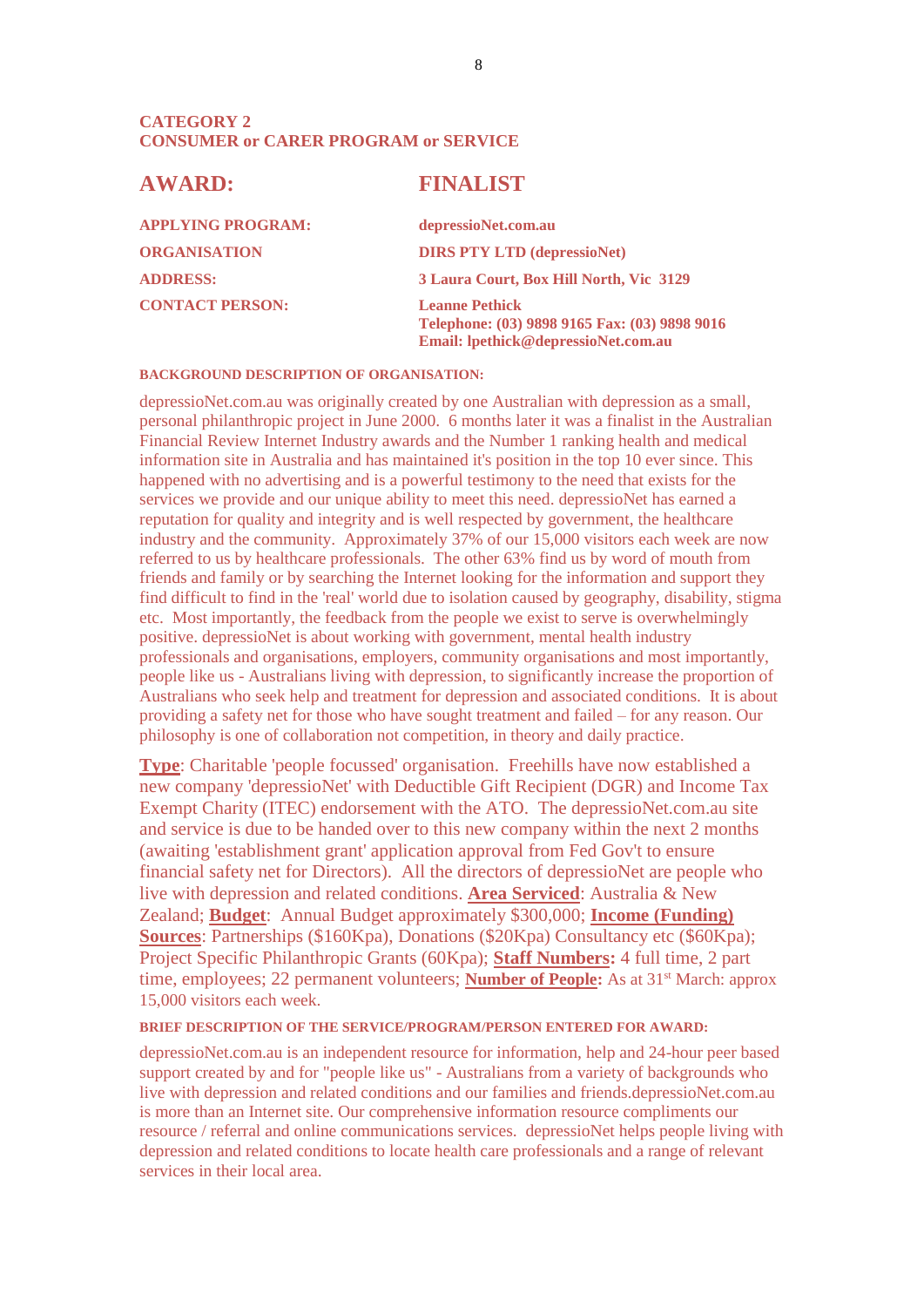| <b>AWARD:</b>            | <b>FINALIST</b>                                                                                            |
|--------------------------|------------------------------------------------------------------------------------------------------------|
| <b>APPLYING PROGRAM:</b> | <b>Forensicare Consumer Participation Program</b>                                                          |
| <b>ORGANISATION</b>      | <b>Victorian Institute of Forensic Mental Health</b><br>(Forensicare), Melbourne, Vic                      |
| <b>ADDRESS:</b>          | Locked Bag 10, Fairfiled, VIC 3078                                                                         |
| <b>CONTACT PERSON:</b>   | <b>David Willshire</b><br>Tel: (03) 9495 9158 Fax: (03) 9495 9199<br>Email: david.willshire@dhs.vic.gov.au |

#### **BACKGROUND DESCRIPTION OF ORGANISATION:**

Forensicare is a statewide forensic mental health service targeting mentally ill offenders and individuals who have had, or are at risk of having contact with, the criminal justice system. There are three main campuses:

- Thomas Embling Hospital, which is a 100-bed inpatient service. Patients are admitted to this facility under the Mental Health Act, the Sentencing Act or the Crimes (Mental Impairment and Unfit to be Tried) Act. There are 6 individual units providing varying levels of security and intervention. The main areas include, Acute Assessment and Treatment- 2x15 bed male units and 1x 10 bed female unit, Sub-Acute and Transitional Care- 1x20 bed medium risk mixed gender and 1x high risk male, Intensive Rehabilitation- 1x20 bed mixed gender;
- Community Forensic Mental Health Service providing mental health case management to targeted patients discharged from Thomas Embling Hospital, specialist assessment and treatment of sex offenders and other groups such as stalkers, people who make threats, victims etc. In addition the program also provides a mental health court liaison service to 7 metropolitan Magistrates Courts.
- Melbourne Assessment Prison, which provides mental health assessment of all prisoners received into the Victorian Prison system who are identified as 'at risk'. This currently comprises 65-70% of all prisoners. In addition a 15-bed acute assessment unit (nongazetted beds) is available for prisoners who require more intensive assessment and commencement of voluntary treatment. Forensicare also provides Consultant Psychiatry services to all Victorian Regional Prisons and the Women's metropolitan prison.

The total annual budget for the service is approx \$26 million.

#### **BRIEF DESCRIPTION OF THE SERVICE**:

In August 1999, Forensicare identified that we were not keeping pace with other mental health services in developing consumer participation programs. To address this deficit a Consumer Participation Reference Group (comprising staff, consumer and advocacy group representatives) was formed to develop an organization wide Consumer Participation Plan, consistent with the National Mental Health Standards and Department of Human Service policy guidelines. The reference group commenced with a consumer representative who was a current patient of the service. To demonstrate its commitment to consumer participation Forensicare self funded the program, with an initial allocation of \$32,000 per annum. In July 2000 the first two part time consumer consultants were employed, one who was a consumer of a non-forensic service and the other who was a consumer (outpatient) of Forensicare. The second phase of the plan was to establish a Consumer Advisory Group, comprising 8 current forensic mental health consumers. The next phase of the plan was to establish Consumer/Staff collaborative forums. These commenced in 2002 and are now a regular component of the staff inservice education and consumer campus programs. All consumers are paid for their time with part time consumer consultants having the same terms and conditions of employment as any other staff member, and members of the Consumer Advisory Group being paid sessional hourly rates.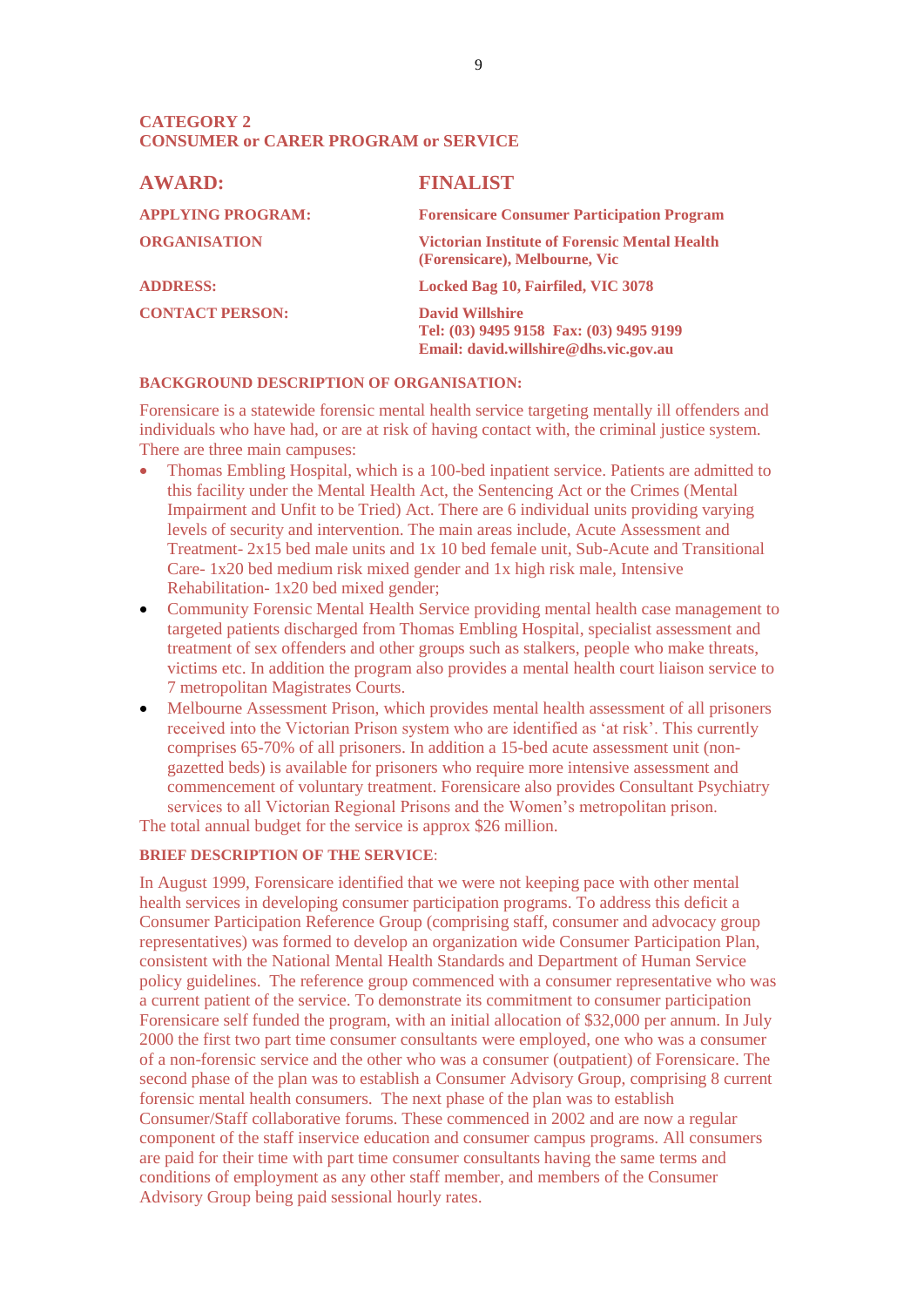| <b>AWARD:</b>            | <b>FINALIST</b>                                                                                  |
|--------------------------|--------------------------------------------------------------------------------------------------|
| <b>APPLYING PROGRAM:</b> | <b>National Standards for Mental Health Services Quilt</b><br><b>Project</b>                     |
| <b>ORGANISATION:</b>     | <b>NSW Consumer Advisory Group Mental Health Inc.</b><br>(NSW CAG)                               |
| <b>ADDRESS:</b>          | PO Box 1108, Rozelle NSW 2039                                                                    |
| <b>CONTACT PERSON:</b>   | <b>Yvette Cotton</b><br>Tel: (02) 9556 9219 Fax: (02) 9555 1041<br>Email: info.nswcag@tpg.com.au |

#### **BACKGROUND DESCRIPTION OF ORGANISATION:**

NSW CAG was formed in response to the National Mental Health Strategy in 1992. Initially the role of NSW CAG was to support the NSW National Community Advisory Group (NCAG) delegate, and to report to the NSW Health minister on the implementation of the strategy.

NSW CAG is a state-wide body that provides an ongoing mechanism for consumer and carer input into mental health policy, service development, implementation and evaluation in New South Wales.

#### **BRIEF DESCRIPTION OF SERVICE OR PROJECT:**

The National Standards for Mental Health Standards quilt came into being from a meeting organised by representatives from Carers NSW, Mental Health Co-ordinating Council, Northern Beaches Mental Health Service, Northern Sydney Mental Health Consumer Network, NSW CAG, the Consumer Co-ordinator of South Eastern Health Service, and South Western Sydney Consumer Network which formed the Standards Festival Committee.

The 2000 National Standards Festival Committee, convened by the NSW Consumer Advisory Group, thought that a quilt could be a discussion point and a way of educating consumers, carers and service providers about the National Standards for Mental Health Services.

The Standards Quilt is a giant, beautifully crafted, brightly coloured patchwork quilt with each square designed to represent one of the standards. Consumers, carers, and service providers, amongst others were involved in the massive task of making and assembling the quilt. The creative way that people have depicted each square is testament to the regard consumers, carers and service providers have for the standards.

Since its completion the quilt has been displayed at the 2001 NSW CAG Forging Our Future 2 conference, the 2002 TheMHS conference and at Tamworth, and in the Illawarra region. In Tamworth the quilt attracted a lot of media coverage in the regional press. By displaying the quilt NSW CAG has been raising awareness and understanding of the National Standards for Mental Health Services.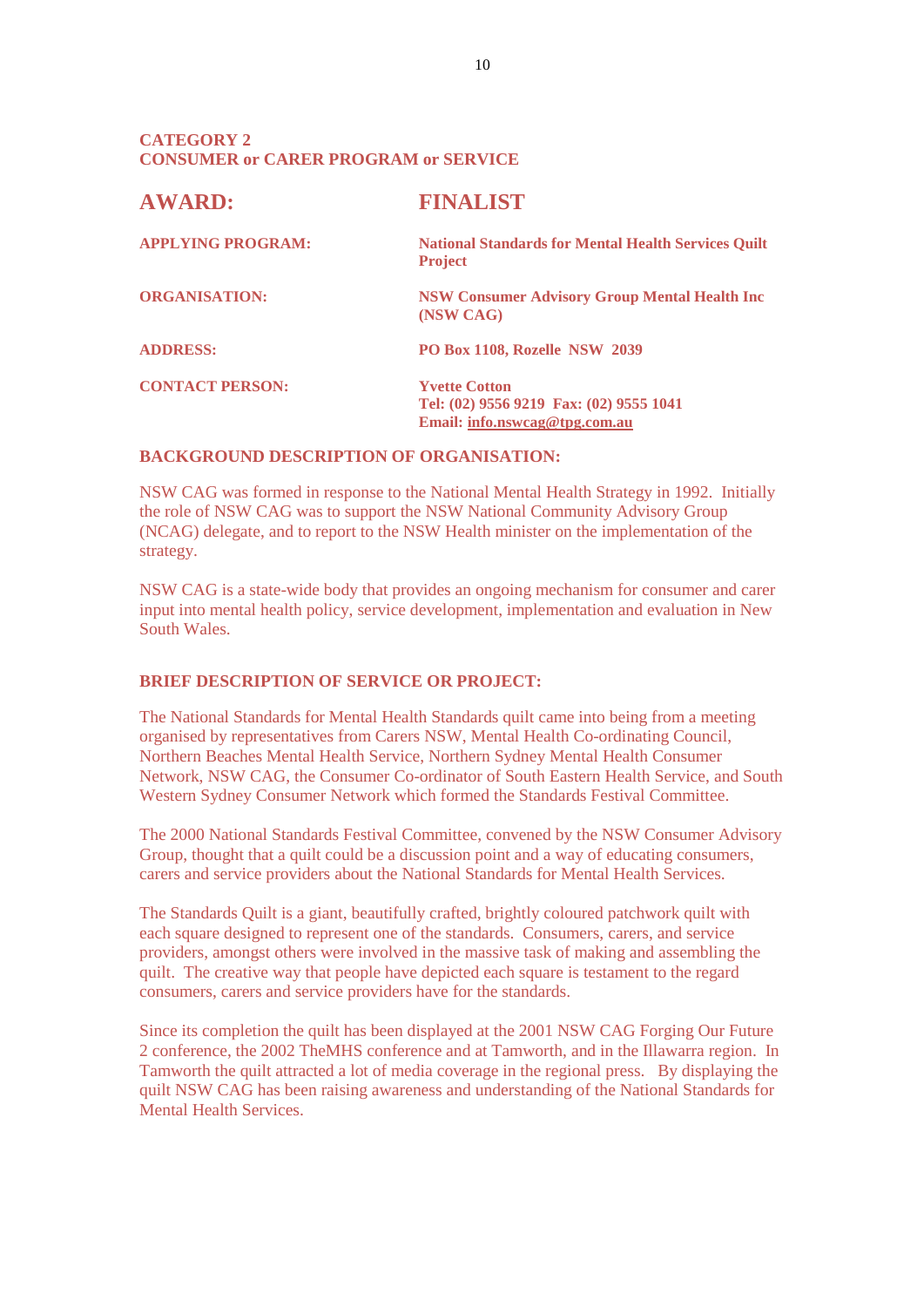| <b>AWARD:</b>            | <b>FINALIST</b>                                                                                                                     |
|--------------------------|-------------------------------------------------------------------------------------------------------------------------------------|
| <b>APPLYING PROGRAM:</b> | <b>The Offspring Group</b>                                                                                                          |
| <b>ORGANISATION:</b>     | <b>Association of Relatives and Friends of the</b><br><b>Emotionally and Mentally III (ARAFEMI)</b><br><b>Victoria Incorporated</b> |
| <b>ADDRESS:</b>          | <b>Suite 1/1091 Toorak Road, Camberwell, VIC</b>                                                                                    |
| <b>CONTACT PERSON:</b>   | <b>Bernadette Jenner</b><br>Tel: (03) 9889 3733 Fax: (03) 9889 2878<br>Email: bjenner@infoxchange.net.au                            |

#### **BACKGROUND DESCRIPTION OF ORGANISATION:**

ARAFEMI is a community managed, not-for-profit incorporated association. The voluntary Board of Governance is elected from members at the Annual General Meeting. Board members are relatives, people who have experienced mental illness and interested others. There are four office bearers, viz. President, Vice President, Honorary Treasurer and Honorary Secretary. The Board meets monthly and is ultimately responsible for all projects and financial matters of the incorporated association and participates in planning and policy initiatives.

#### **BRIEF DESCRIPTION OF SERVICE OR PROJECT:**

Since 1995, ARAFEMI has facilitated an Offspring group for adults 18 years and over whose parent/s have a mental illness. The group is based on a peer support model and provides an opportunity for group members to meet with others, share experience and deal with the impact of growing up with a parent with a mental illness.

Since 1997, ARAFEMI has facilitated seven group programs which have supported a total of 50 offspring. Findings from the group have identified several demonstrable outcomes including positive changes in how group members view themselves and others, creation of problem solving and coping skills, and feeling supported and understood. In addition, group participants have reported feeling less isolated and alone as a result of meeting others in the group.

Mental illness can have a profoundly disruptive effect on the lives of both consumers and carers. Consequently, family members experience their own emotional and psychological difficulties. The Offspring group aims to reduce the impact of mental illness by facilitating the discovery of new meaning and emotional well-being in a safe and supportive environment.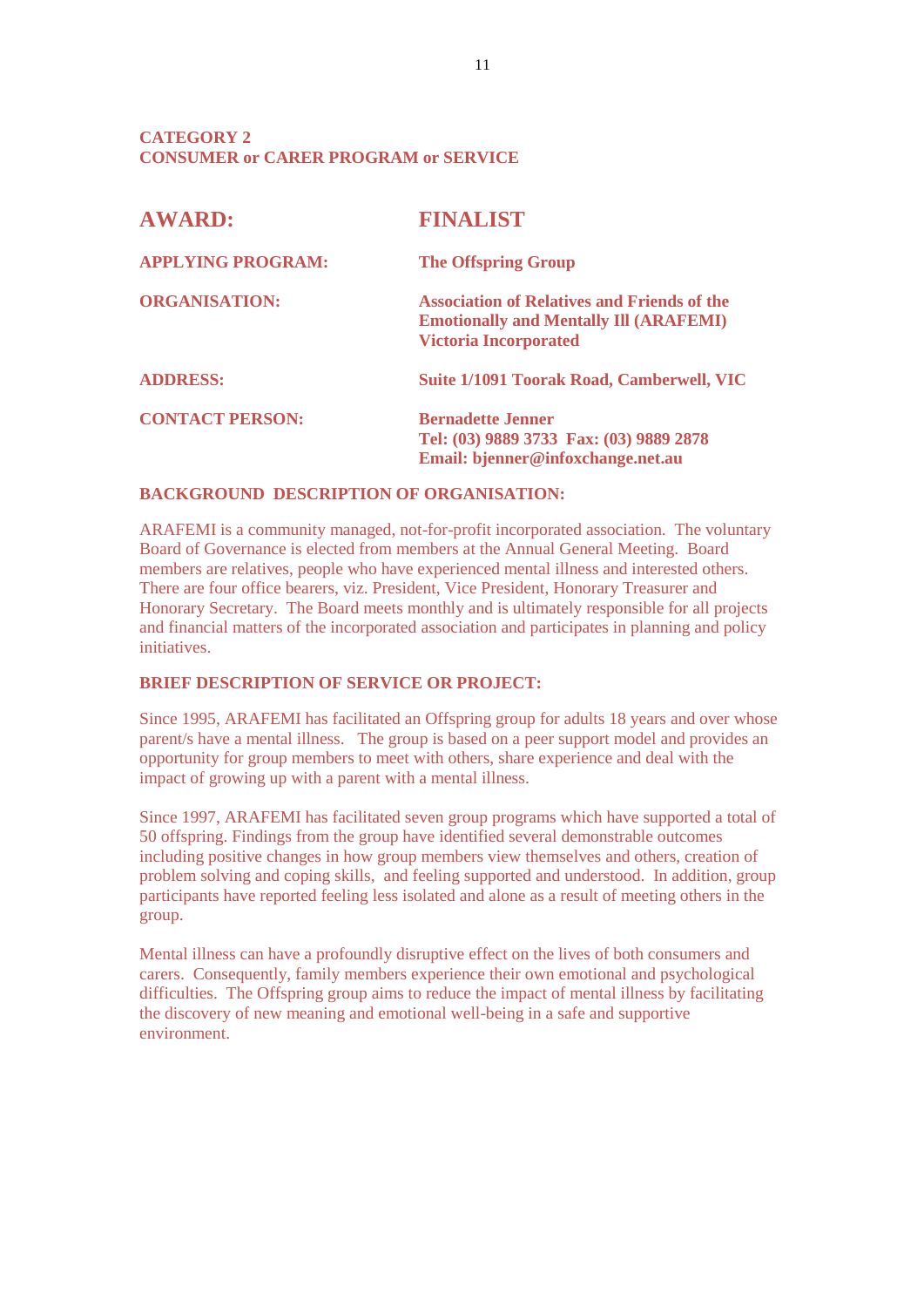#### **CATEGORY 2 CONSUMER/CARER PROGRAM OR SERVICE**

| <b>AWARD:</b>            | <b>FINALIST</b>                                                                                 |
|--------------------------|-------------------------------------------------------------------------------------------------|
| <b>APPLYING PROGRAM:</b> | <b>St. Vincent's Mental Health Service Carer</b><br><b>Participation Strategy</b>               |
| <b>ORGANISATION:</b>     | <b>St Vincent's Health</b>                                                                      |
| <b>ADDRESS:</b>          | C/- St. Vincent's Hospital (Melbourne), PO Box 2900<br>Fitzroy, VIC 3065                        |
| <b>CONTACT PERSON:</b>   | <b>Jeanette Murphy</b><br>Tel: (03) 9288 4765 Fax: (03) 9288 4802<br>Email: murphyj@syhm.org.au |

#### **BACKGROUND DESCRIPTION OF ORGANISATION:**

The St Vincent's Mental Health Service (SVMHS) is a publicly funded adult area mental health service which covers the local government area of the Cities of Yarra and Boroondara. The total adult population of this area, known as the Inner Urban East catchment, is approximately 229,000 consisting of 69,000 in the City of Yarra and 160,000 in the City of Boroondara. SVMHS offers a comprehensive range of programs including a 44-bed acute inpatient service, two community mental health services (CMHS) - Clarendon CMHS and Hawthorn CMHS, and a 20-place community residential rehabilitation service. Approximately 800 people are ongoing consumers of the service, and about 1200 people are seen each year. There are approximately 196 clinical EFT staff and a budget of \$18,356,600 mainly provided by the Department of Human Services, Victoria. The Service operates a number of specialist state-wide and regional mental health services: the Victorian Dual Disability Service, the Victorian Transcultural Psychiatry Unit, the Northern Dual Diagnosis Service, the Yarra and Boroondara Primary Mental Health and Early Intervention Service and the Koori Acute Inpatient Service. The Service provides teaching and clinical affiliations for undergraduate and postgraduate students in medicine, nursing, social work, occupational therapy and psychology. Commitment to collaborative partnerships with other service providers and service networks is crucial to the successful operation of the Service. The Service works closely with psychiatric disability support services, community health services, general practitioners and private mental health providers, as well as generic welfare and support agencies.

#### **BRIEF DESCRIPTION OF THE SERVICE**

Carers at St. Vincent's Mental Health Service have played a key role in the development of the Family and Carer Participation Strategy. Six carers joined with clinicians from all programs and management to form the Family and Carer Participation Committee, which have overseen the implementation of the Strategy since 1999. Key elements have been the development of family and carer policy for the Service, and projects to encourage best practice, education and support forums for carers and families, training for staff, and the employment of a carer consultant on the staff of the St. Vincent's Mental Health Service. Members of the St. Vincent's Carers Participation Committee have also played a wider role in contributing to State and National policy and service development. The Strategy's success results from the leadership of highly committed and articulate carers, the willingness of mental health clinicians to participate, and the commitment of management to encourage, support, and financially resource the Strategy.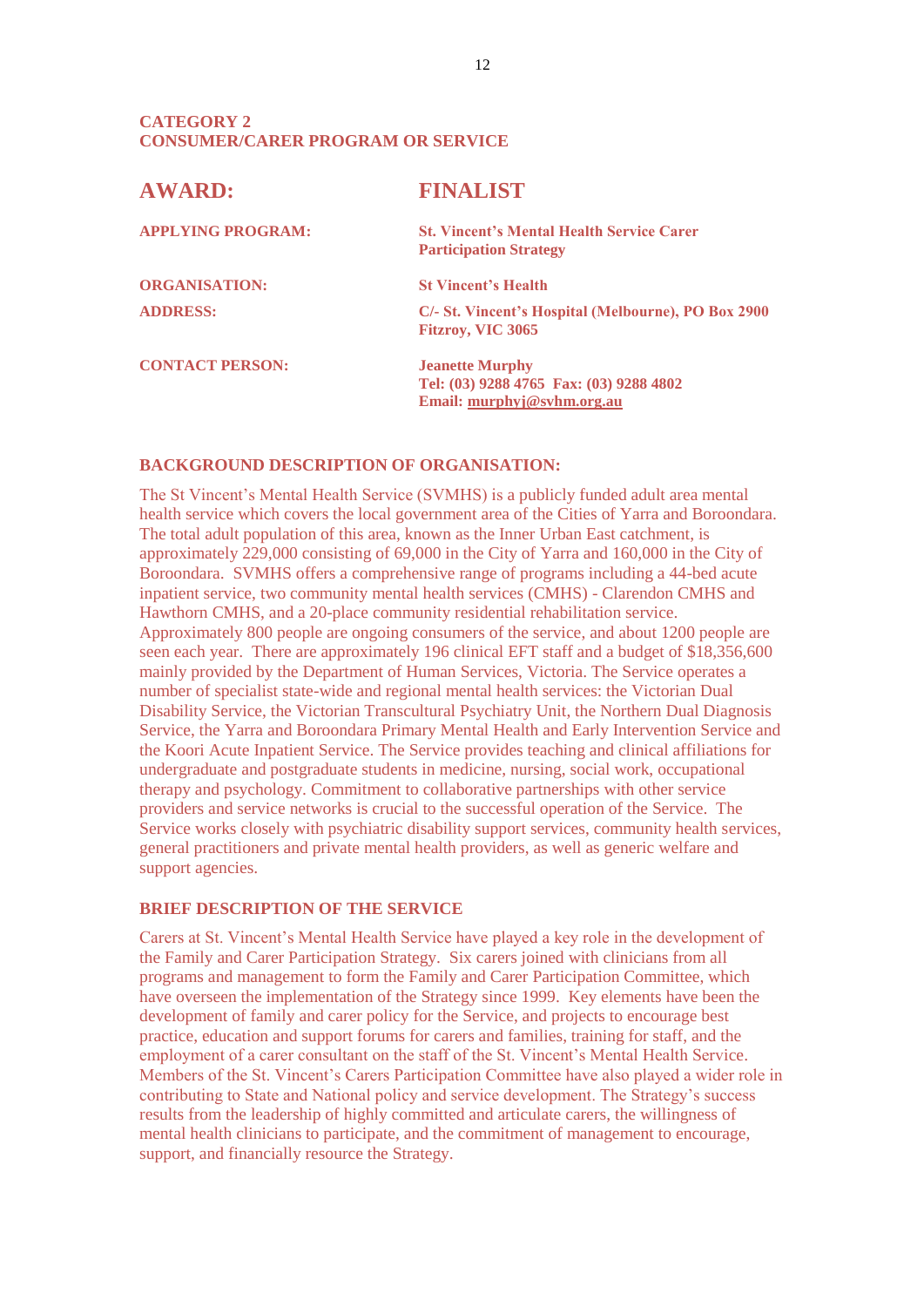**CATEGORY 3 SERVICE PARTNERSHIPS**

| <b>AWARD:</b>            | \$3,000<br><b>WINNER</b>                                                                                          |
|--------------------------|-------------------------------------------------------------------------------------------------------------------|
| <b>APPLYING PROGRAM:</b> | <b>Goulburn Valley Area Mental Health Service and</b><br><b>Mental Illness Fellowship Victoria</b>                |
| <b>ORGANISATION</b>      | <b>Goulburn Valley Area Mental Health Service and</b><br><b>Mental Illness Fellowship Victoria</b>                |
| <b>ADDRESS:</b>          | <b>Monash Street, Shepparton, VIC 3630</b>                                                                        |
| <b>CONTACT PERSON:</b>   | <b>Peter Borthwick</b><br>Tel: (03) 5832 2111 Fax: (03) 5832 2100<br>Email: peter.borthwick@gvh.humehealth.org.au |

#### **BACKGROUND DESCRIPTION OF ORGANISATION:**

West Hume covers a wide, rural geographical area of approximately 16,500 sq kms with a population of some 135,000 people. **The Goulburn Valley Area Mental Health Service** (GVAMHS) was established as a result of the Victorian state government reforms in mental health at which time 22 separate areas mental health services were established within the mainstream health system. **Mental Illness Fellowship Victoria** (MI Fellowship) is the states leading membership based not-for-profit organisation working with people with mental illness, their families and friends to improve their wellbeing. MI Fellowship exists to make a real and positive difference in the lives of people affected by mental illness.

#### **BRIEF DESCRIPTION OF SERVICE OR PROJECT:**

The project will demonstrate outstanding innovation achieved by a strong and meaningful partnership. The partnership, which brings together distinct sectors of clinical and psychiatric disability rehabilitation and support services, has led to significant cultural change where respective organisations have blended their approach to service planning and program delivery for the betterment of their consumer community. The project highlights a number of initiatives that have resulted from the partnership. These initiatives could not have been achieved without a paradigm shift now evident in the service delivery approach in both organisations. This has required a high degree of leadership, integrity and commitment in planning and design of services not held by the usual boundaries and differences. The express aim of this partnership has been to improve and enhance services to consumers and carers in this community.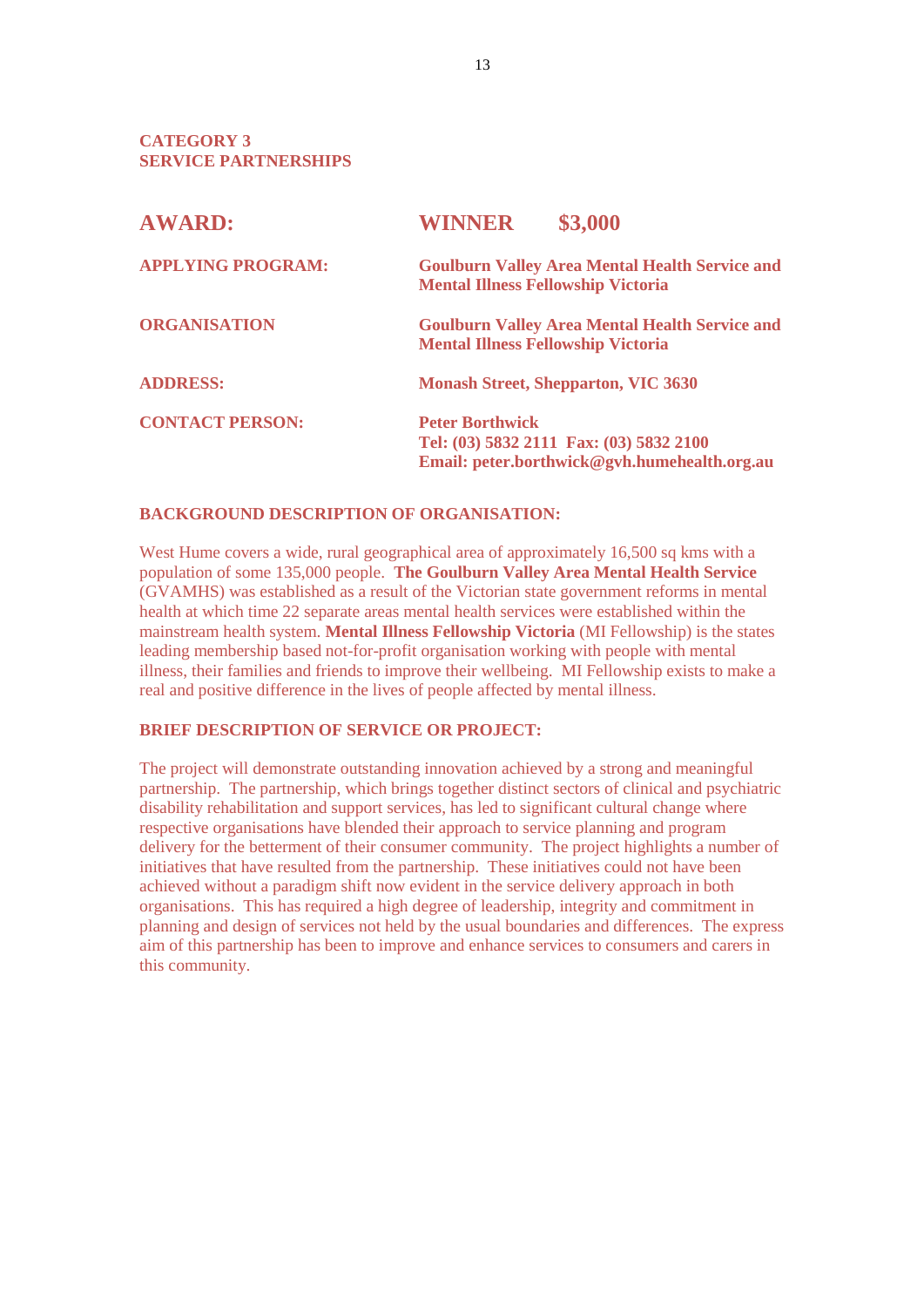#### **CATEGORY 3 SERVICE PARTNERSHIPS**

| <b>AWARD:</b>            | <b>FINALIST</b>                                                                                  |
|--------------------------|--------------------------------------------------------------------------------------------------|
| <b>APPLYING PROGRAM:</b> | <b>Inner city Project,</b>                                                                       |
| <b>ORGANISATION</b>      | <b>Inner City Project, Wellington</b>                                                            |
| <b>ADDRESS:</b>          | 14 Hall Avenue, Newtown, Wellington, NZ                                                          |
| <b>CONTACT PERSON:</b>   | <b>Simone Piatti</b><br>Telephone: $+ 6443893788$ Fax: $+ 6443892477$<br>Email: icmhg@xtra.co.nz |

#### **BACKGROUND DESCRIPTION OF ORGANISATION:**

| Service Type: Community-based non-clinical no-government mental health service         |
|----------------------------------------------------------------------------------------|
| Wellington, according to city council boundaries                                       |
| \$170,000                                                                              |
| Fully funded by Capital and Coast District Health Board mental health funds            |
| Staff Numbers: 2.4 FTE: 1 Team Leader, 1 Maori Mental Health Coordinator, 0.4 Consumer |
| <b>Participation Coordinator</b>                                                       |
| Two of the workers do client work and have a caseload between 15-20 each               |
| at any one time                                                                        |
|                                                                                        |

Client Register: Between August 2000-Feb 2003 196 new clients registered with the service

#### **BRIEF DESCRIPTION OF SERVICE OR PROJECT:**

The Inner City Project (ICP) is a community-partnership mental health service governed by nine organisations in a collaborative attempt to improve the situation of mental health consumers in Wellington, particularly for those who are transient, homeless and have difficulty accessing services.

The Service has been operating since August 2000 and currently employs two full time and one part time staff. The part time position is a part consumer participation role with a focus on strengthening consumer input in all aspects of the service.

The focus areas of the service are:

- Helping people access services
- Promoting interagency collaboration
- Addressing the gaps in service provision

Following strategies have proven to be successful:

- Strong outreach approach
- Prompt and non-bureaucratic response
- Assertive follow-up if people got what they needed
- Establishing good relationships with other agencies through extensive networking and promoting of the project

The following services were involved:

- Downtown Community Ministry, Newtown
- Union Health Services (NUHS) SF Wellington
- Suzanne Aubert Compassion Centre
- Te Aro Health Centre
- Te Ngawari Hauora
- Wellington Independent Practice Association (WIPA)
- Wellington Mental Health Consumers Union
- Wellington People's Centre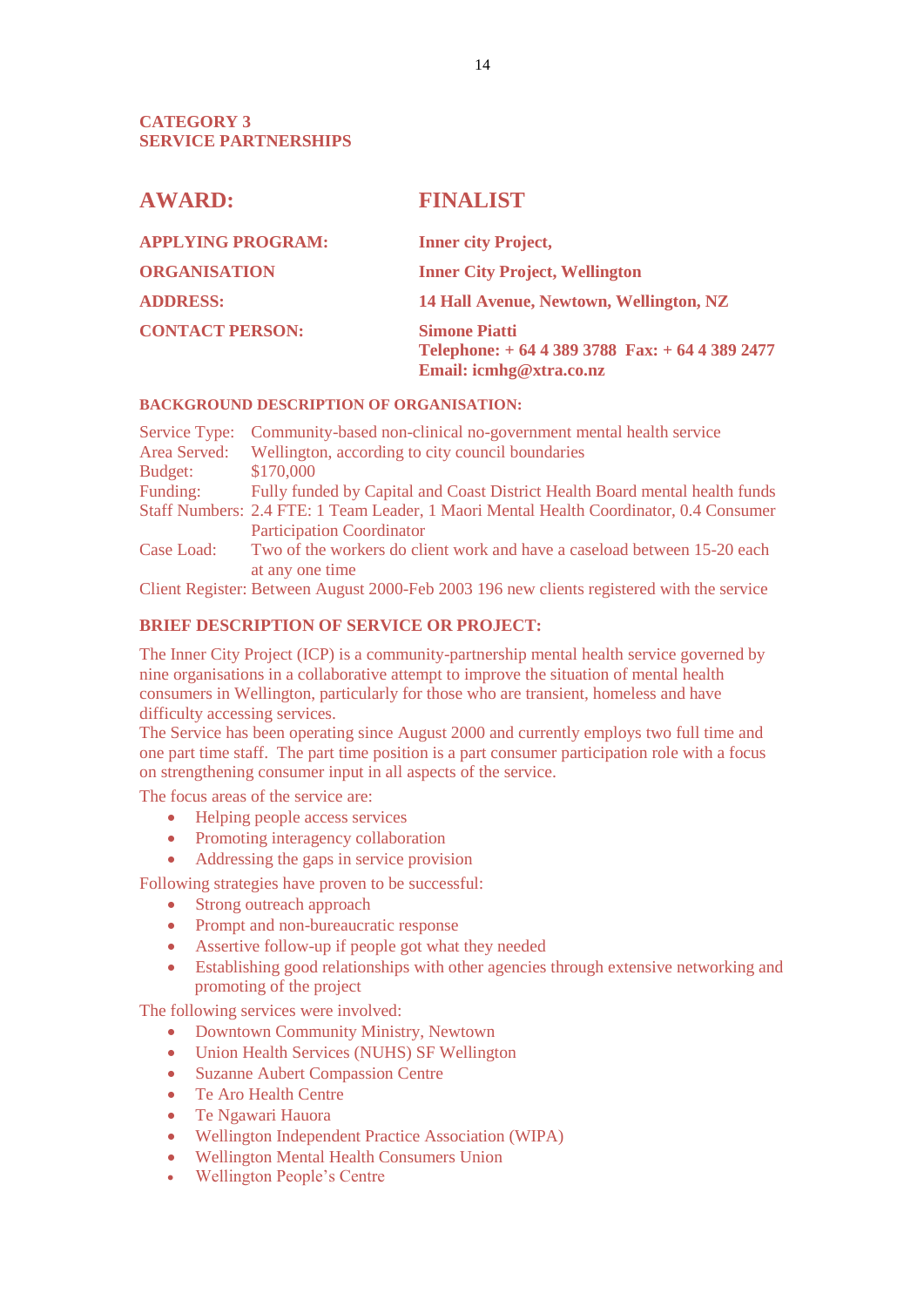#### **CATEGORY 3 SERVICE PARTNERSHIPS**

| <b>AWARD:</b>            | <b>FINALIST</b>                                                                               |
|--------------------------|-----------------------------------------------------------------------------------------------|
| <b>APPLYING PROGRAM:</b> | Top End Division of General Practice – Aboriginal<br><b>Mental Health Worker Program</b>      |
| <b>ORGANISATION</b>      | <b>Top End Division of General Practice</b>                                                   |
| <b>ADDRESS:</b>          | 5 Shepherd Street, Darwin, NT 0801                                                            |
| <b>CONTACT PERSON:</b>   | <b>Shane Dawson</b><br>Tel: (08) 8982 1001 Fax: (08) 8981 5899<br>Email: sdawson@tedgp.asn.au |

#### **BACKGROUND DESCRIPTION OF ORGANISATION:**

The Top End Division of General Practice is an organisation of GPs working across an enormous geographical area, consisting of roughly the top half of the Northern Territory. Its primary funding source is the Commonwealth Government, and it operates on a budget of approximately two million dollars per year. It employs 13 full time staff.

It is widely accepted that the greatest need for and difficulty in delivering health services occurs in remote Aboriginal communities. The Division has realised that the most effective way to deliver services with the resources at their disposal is to work more closely with the primary health care team, including Aboriginal Health Workers. This is appreciated within Aboriginal communities, who prefer a wholistic approach to delivering health services. The Division considers that the client base for its GPs comprises the entire population of the area it covers, as well as a considerable number of visitors passing through at any given time.

#### **BRIEF DESCRIPTION OF SERVICE OR PROJECT:**

The Top End Division of General Practice supports remote communities to engage, train and support Aboriginal Mental Health Workers to work with clients, GPs and health centres in the provision of primary mental health care. The program provides a "bridge" for GPs and other health professionals to overcome cultural barriers in providing appropriate care, and builds trust among the client base, carers and community members. There has been considerable interest in the model from around the country.

Turnover of the Aboriginal Mental Health Workers is very low, which is unusual for health staff in remote communities. This has been attributed to the forging of strong links between the Top End Division, GPs and the community government councils. It is the community, through their councils, who are provided with resources to directly employ the Aboriginal Mental Health Workers. The program is funded by the Commonwealth Department of Health and Ageing, and was developed as a response to a lack of culturally appropriate mental health services in remote areas.

#### **CATEGORY 4 SPECIALIST SERVICE OR PART OF A LARGER SERVICE**

After conferring with the panel chairperson and judges no awards were made in this section.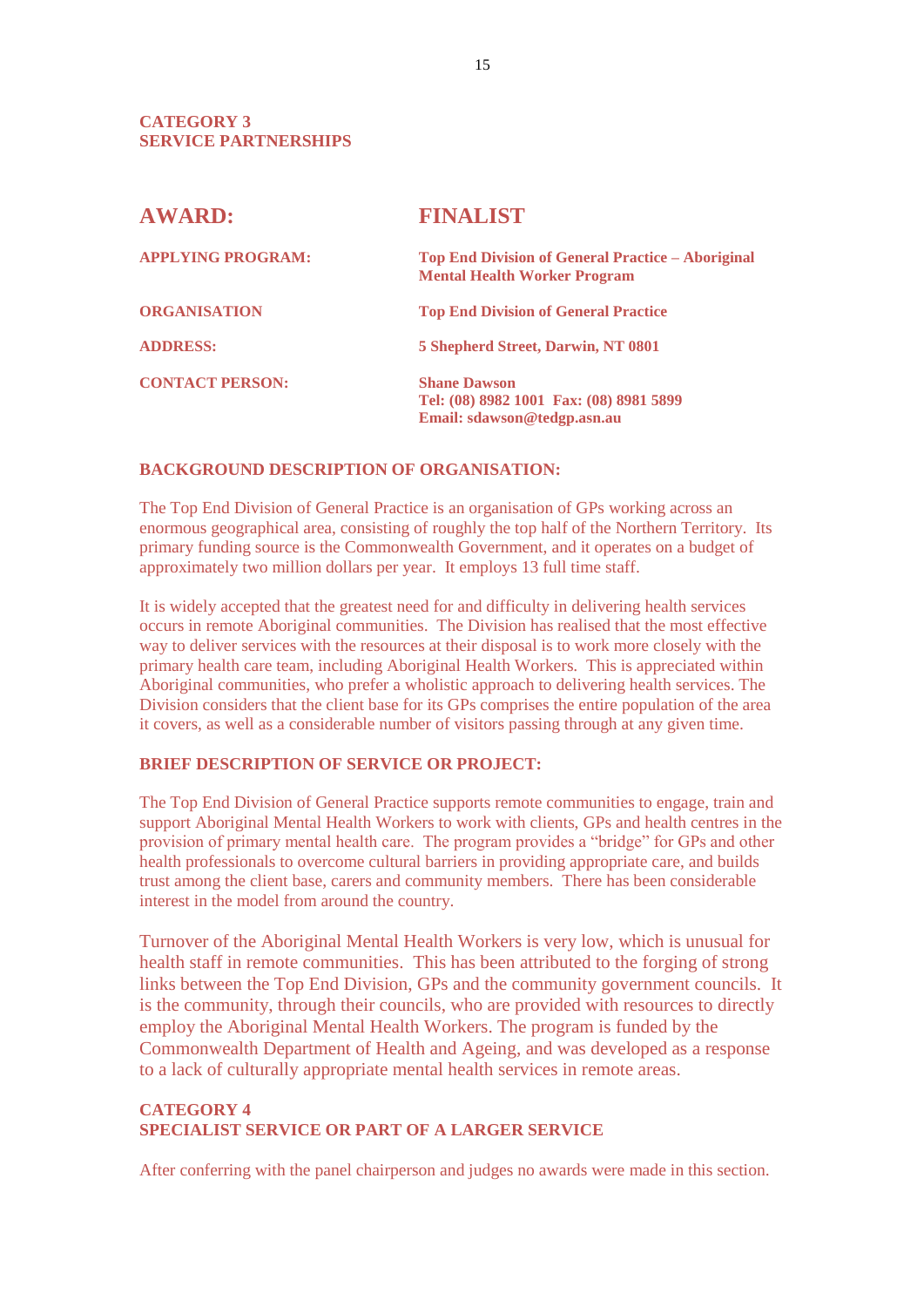#### **CATEGORY 5 MENTAL HEALTH PROMOTION OR MENTAL ILLNESS PREVENTION PROGRAM or PROJECT**

| <b>AWARD:</b>            | <b>WINNER \$3,000</b>                                                                                  |
|--------------------------|--------------------------------------------------------------------------------------------------------|
| <b>APPLYING PROGRAM:</b> | <b>Mental Health First Aid</b>                                                                         |
| <b>ORGANISATION</b>      | <b>Centre for Mental Health Research, Australian</b><br><b>National University</b>                     |
| <b>ADDRESS:</b>          | <b>Building 63, Eggleston Road, Canberra ACT 0200</b>                                                  |
| <b>CONTACT PERSON:</b>   | <b>Betty Kitchener</b><br>Tel: (02) 6125 9724 Fax: (02) 6125 0733<br>Email: Betty.Kitchener@anu.edu.au |

#### **BACKGROUND DESCRIPTION OF ORGANISATION:**

The Centre for Mental Health Research is a research organisation based at the Australian National University, funded by grants, consultancies and tenders. In the mid-1990s the Centre began research on mental health literacy. This research showed that the public are often ignorant about mental health and that there is a big gulf between public and professional thinking about mental disorders. In order to help overcome this gulf, the Centre began to develop interventions to improve mental health literacy. Mental Health First Aid is one of these interventions.

#### **BRIEF DESCRIPTION OF SERVICE OR PROJECT:**

Mental Health First Aid is a training program which teaches members of the general public how to recognise the symptoms of mental health problems, how to provide initial help, and how to go about guiding a person towards appropriate professional and self-help. The course is analogous to conventional first aid courses, but covers mental health crisis situations and developing mental health problems. The crisis situations covered include suicidal thoughts, panic attacks, exposure to a traumatic event and psychotic behaviour. The mental health problems covered are depression, anxiety disorders, psychosis and substance use disorders. The course is 12 hours long and is run by trained instructors from the local community. The course began in the ACT, but has since spread to other parts of Australia and to overseas. A number of research studies on the effectiveness of the program are being carried out.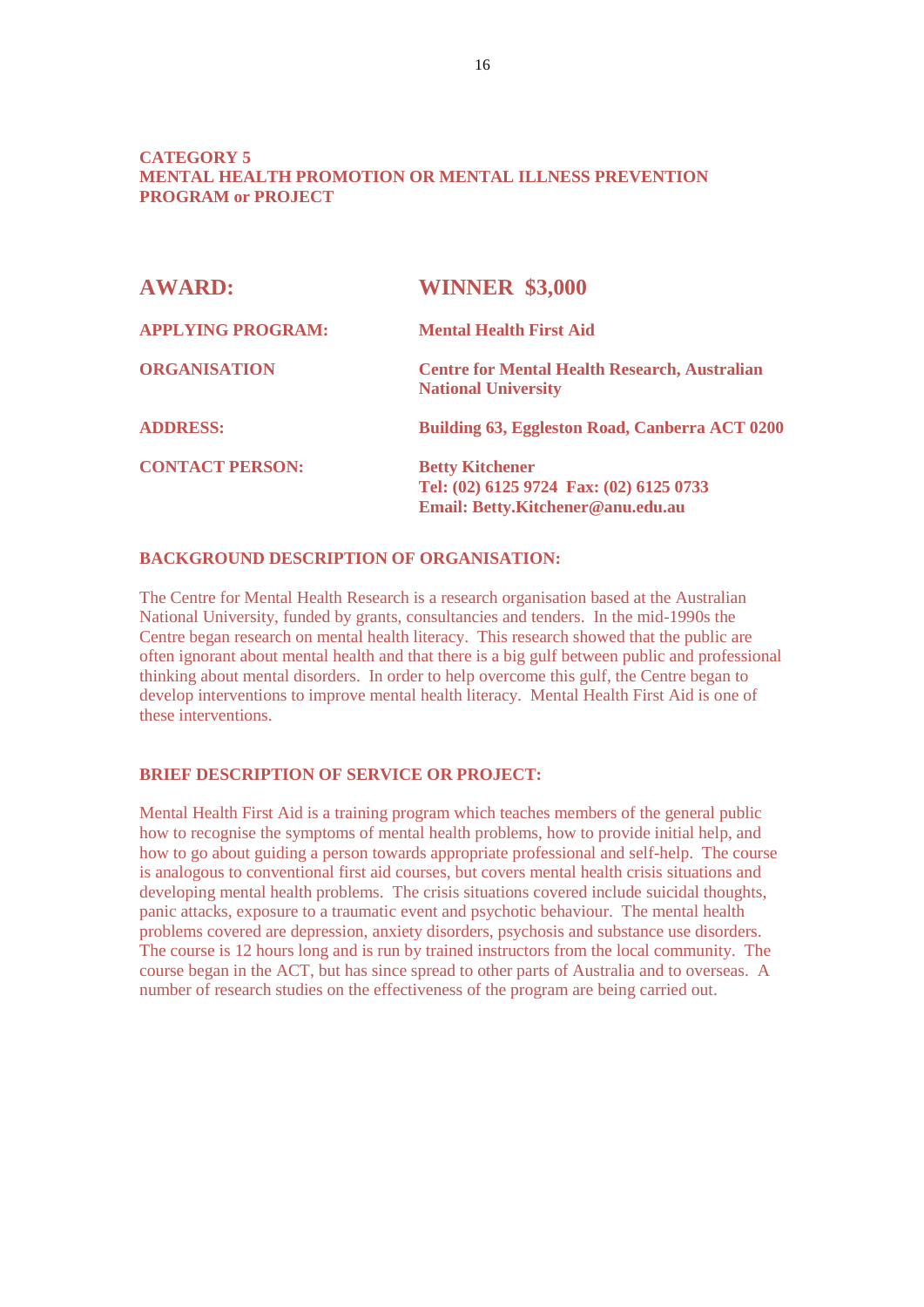#### **CATEGORY 5 MENTAL HEALTH PROMOTION OR MENTAL ILLNESS PREVENTION PROGRAM or PROJECT**

| <b>AWARD:</b>            | <b>FINALIST</b>                                                                                                  |
|--------------------------|------------------------------------------------------------------------------------------------------------------|
| <b>APPLYING PROGRAM:</b> | <b>The MoodSwell</b>                                                                                             |
| <b>ORGANISATION</b>      | <b>Mid North Coast Area Health Service</b>                                                                       |
| <b>ADDRESS:</b>          | <b>Morton St, Port Macquarie NSW 2444</b>                                                                        |
| <b>CONTACT PERSON:</b>   | <b>Bronwyn Chalker</b><br>Telephone: (02) 6562 0381 Fax: (02) 6563 1819<br>Email: bchalker@doh.health.nsw.gov.au |

#### **BACKGROUND DESCRIPTION OF ORGANISATION:**

The project is administered by the Child and Adolescent Mental Health Service of the Mid North Coast Area Health Service.

Project Target groups:

- Secondary school students from years 7 to 12 within the Mid North Coast
- Young people 14-17 years who are outside the school system, who are engaged with organisations such as refuges, employment agencies, etc.

#### **BRIEF DESCRIPTION OF SERVICE OR PROJECT:**

The MoodSwell CD-ROM is an interactive environment where young people can:

- Explore their feelings:
- Explore issues such as: conflict, Drugs, Mental Health, Sexuality, Stress, Relationships, Body image, Self Esteem and Grief;
- Explore their relationships with friends, family, partners, ten broader community and themselves;
- Develop stress management and life skills;
- Learn how to help themselves and others;
- Be inspired by others;
- Identify avenues for support

It is designed to educate, entertain and inform. The CD features young people's stories, writing, poetry, art, theatre and music. The first production run of 18,000 CDs will be distributed to high schools, health services, youth services, councils, community centres and non-government organisations at no cost. Every year-eleven student in the Mid North Coast will be given a copy. High Schools are offered a classroom kit including CDs, user manual and tools to aid integration with curriculum.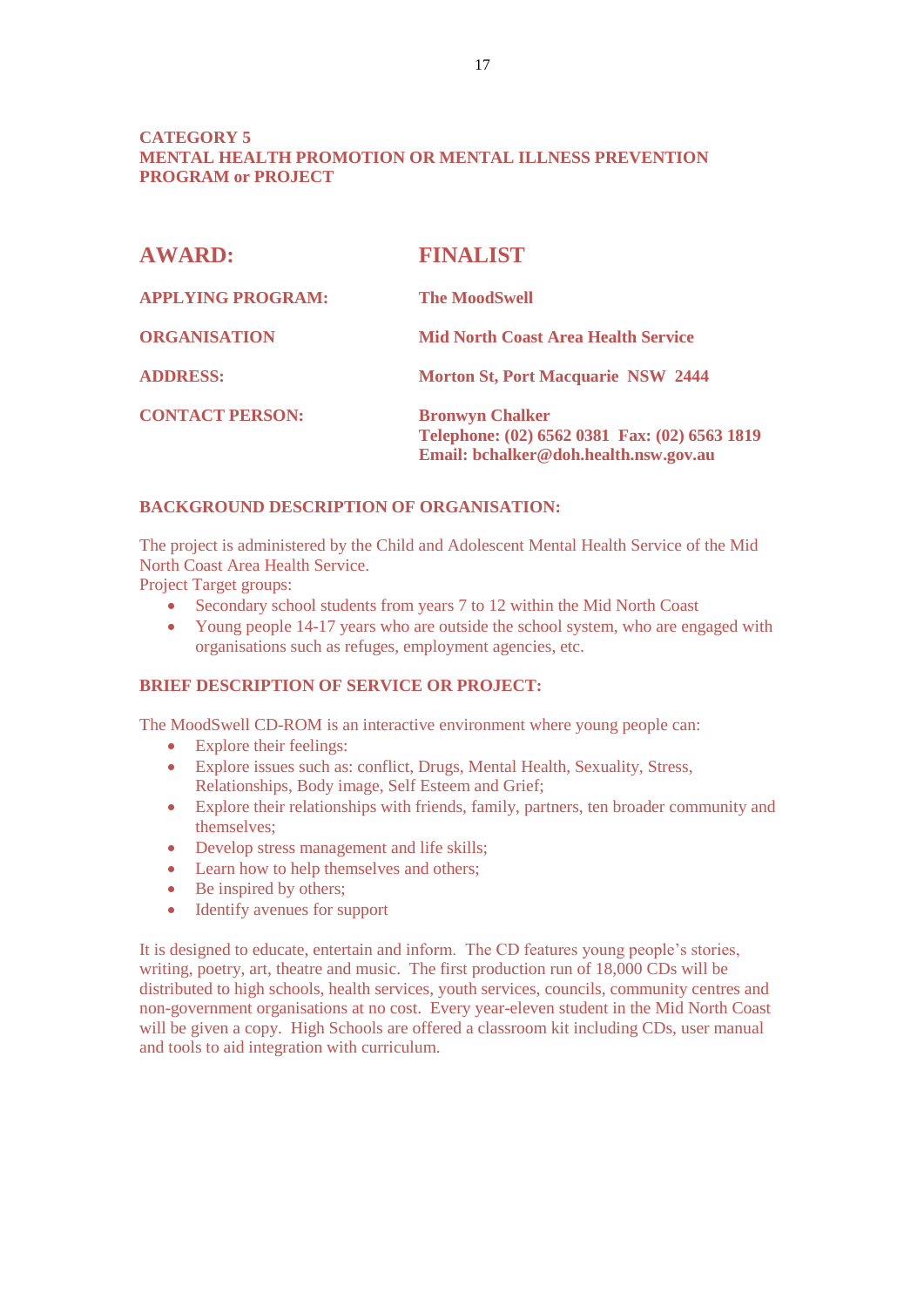#### **CATEGORY 5 MENTAL HEALTH PROMOTION OR MENTAL ILLNESS PREVENTION PROGRAM or PORJECT**

| <b>AWARD:</b>            | <b>FINALIST</b>                                                                                    |
|--------------------------|----------------------------------------------------------------------------------------------------|
| <b>APPLYING PROGRAM:</b> | <b>SANE Australia Helpline</b>                                                                     |
| <b>ORGANISATION</b>      | <b>SANE Australia</b>                                                                              |
| <b>ADDRESS:</b>          | 153 Park St, Sth Melbourne, VIC 3205                                                               |
| <b>CONTACT PERSON:</b>   | <b>Barbara Hocking</b><br>Tel: (039682 5933 Fax: (03) 9682 5944<br>Email: Barbara.hocking@sane.org |

#### **BACKGROUND DESCRIPTION OF ORGANISATION:**

SANE Australia is a national charity helping people affected by mental illness through education, research and campaigning for greater awareness of mental illness and better services. It is overseen by a Board of Directors, chaired by Professor John Funder. The day to day running of SANE Australia is overseen by Barbara Hocking, SANE Australia's Executive Director, who manages 12 staff members.

The organisation works in partnership with a range of consumer and carer groups, national peak bodies, universities, government departments and international alliances and is funded by donations, philanthropic trusts and government and health promotion agencies.

### **BRIEF DESCRIPTION OF SERVICE OR PROJECT:**

The SANE Helpline is a national freecall and online mental illness helpline operating in Australia. The service provides information about symptoms, treatments and where to go for support to consumers, carers, students and health, welfare and employment workers.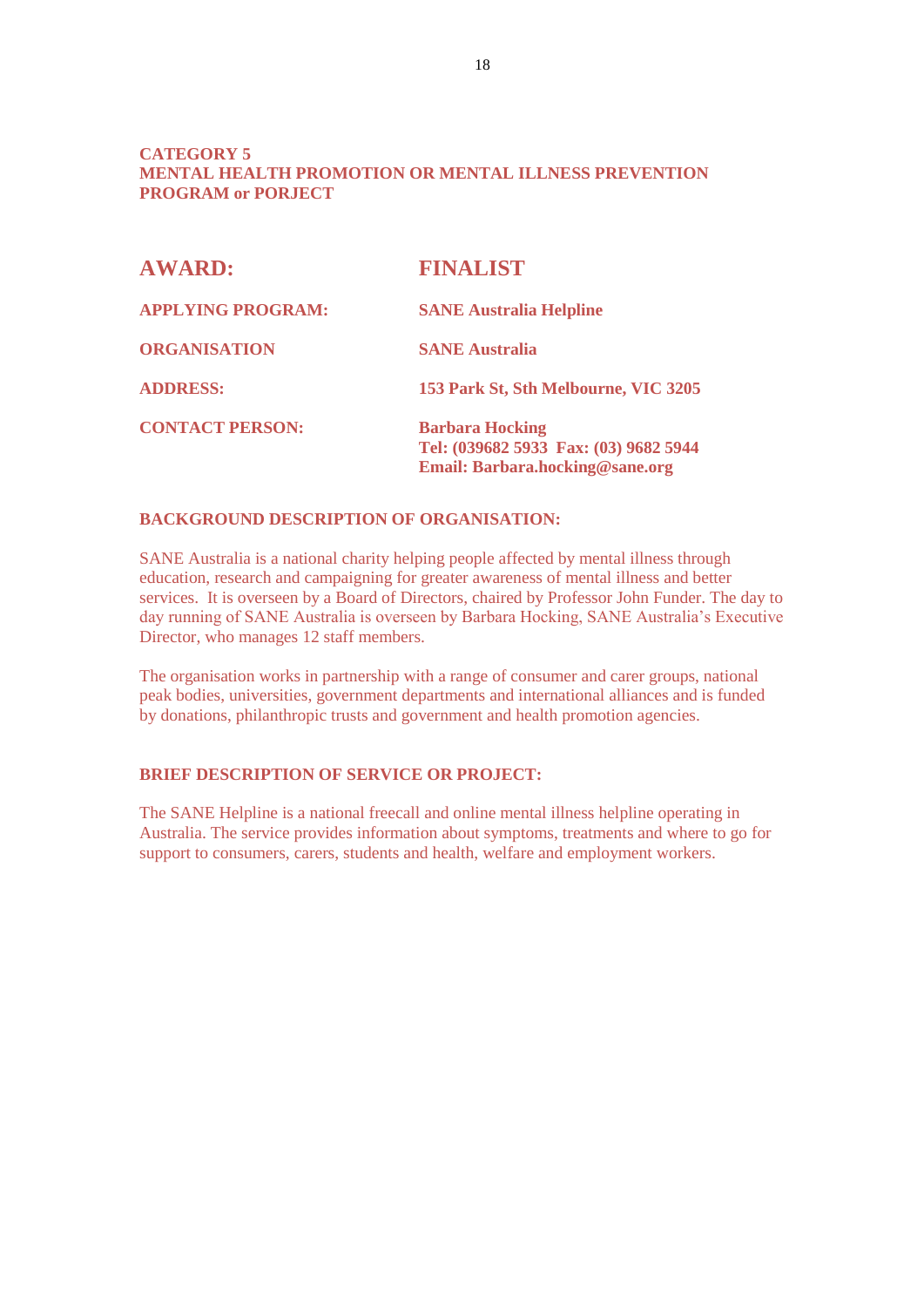#### **CATEGORY 6 QUALITY MPROVEMENT PROGRAMS or STRATEGIES**

| <b>AWARD:</b>            | \$3,000<br><b>WINNER</b>                                                                                  |
|--------------------------|-----------------------------------------------------------------------------------------------------------|
| <b>APPLYING PROGRAM:</b> | <b>Consumers Shaping Mental Health Services</b>                                                           |
| <b>ORGANISATION</b>      | <b>Southern Area Mental Health Service</b>                                                                |
| <b>ADDRESS:</b>          | c/- Community Health Centre, 7 Pacific St,<br><b>Batemans Bay NSW 2536</b>                                |
| <b>CONTACT PERSON:</b>   | <b>Tina Philip</b><br>Telephone: (02) 4472 4544 Fax: (02) 4472 0659<br>Email: Tina.Philip@sahs.nsw.gov.au |

#### **BACKGROUND DESCRIPTION OF ORGANISATION:**

The Southern Area Mental Health Service covers a total area of 51,214 square kilometers in the south east corner of NSW and has a population of approximately 192,000. The services provided include a 20-bed inpatient unit, Adult extended/forensic care inpatient services (22 gazetted beds), Adult Community Mental Health Teams (these teams also provide a 24hr crisis service), Aged Care Teams, Child and Adolescent Teams and have a total of approximately 275 staff. The current active number of clients is estimated between 12 to 15 hundred. Limited additional resources were required to establish this project however funding for a p/t project officer was obtained from the NSW Centre for Mental Health.

#### **BRIEF DESCRIPTION OF SERVICE OR PROJECT:**

The 1997 National Mental Health Strategy Evaluation – Final Report states that "Research evidence indicates that there is a greater prospect for maximal recovery and less dependence on long term system support when consumers and carers are included as genuine and respected partners in the treatment process". Therefore, in order to achieve improved outcomes and improved consumer satisfaction, consumers and carers need to be given more power in the entire process to determine the boundaries of what they consider to be relevant goals and must be able to influence the ways in which these goals are met.

It is believed that by directly engaging consumers in the various forms of quality control and assurance by *"asking the customer"* there is the potential to *"shape"* and organise the transformation of Mental Health Services in a helpful and focused way. This project is an innovative action research study that genuinely aims to put in place practices which allow 'consumers to have a key role in planning and evaluating services and in influencing how their service needs are met'. (Second National Mental Health Plan 1998)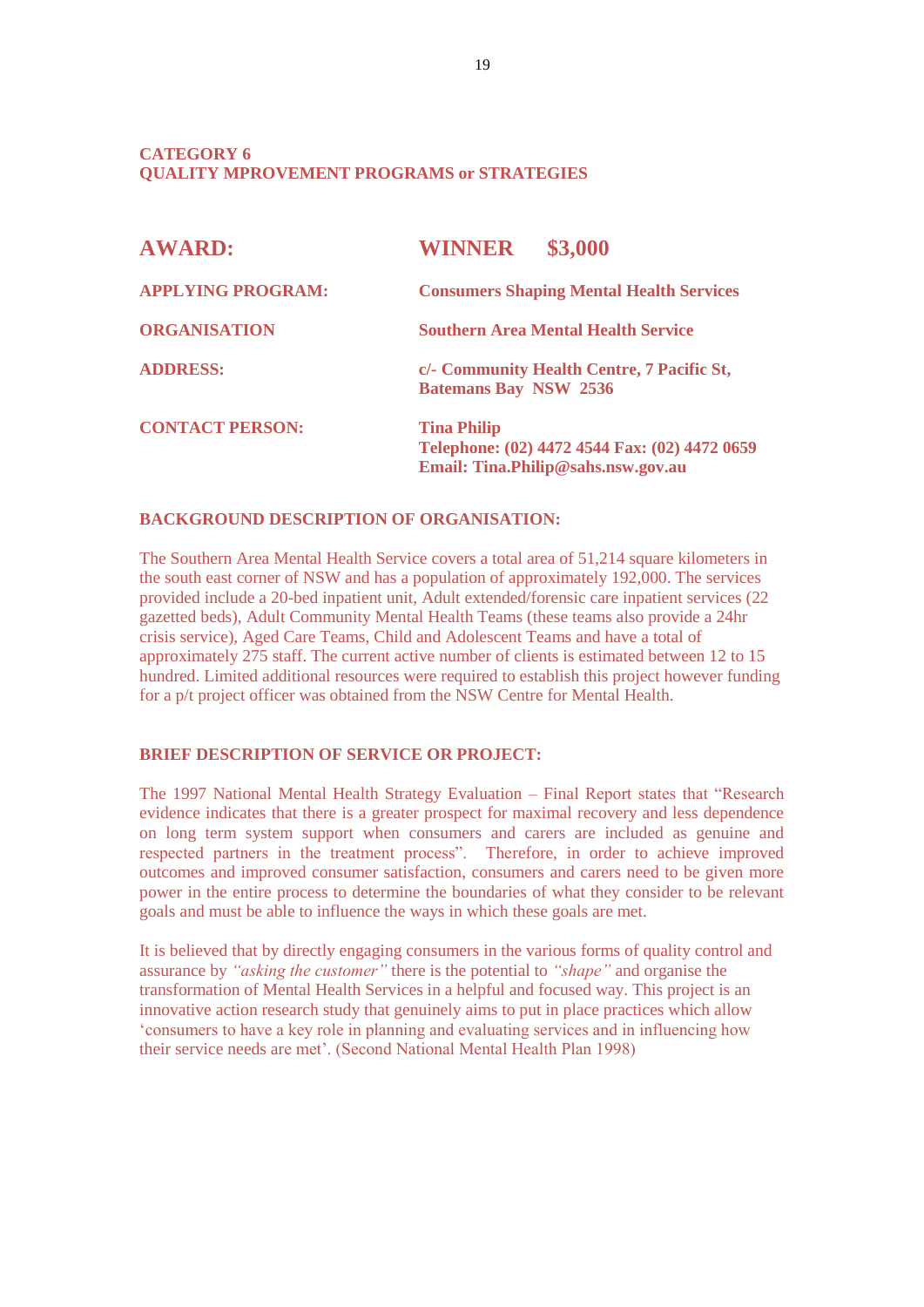#### **CATEGORY 6 QUALITY IMPROVEMENT PROGRAMS or STRATEGIES**

| <b>AWARD:</b>            | <b>FINALIST</b>                                                                                                                                                                                                |
|--------------------------|----------------------------------------------------------------------------------------------------------------------------------------------------------------------------------------------------------------|
| <b>APPLYING PROGRAM:</b> | <b>Fremantle Mental Health Program for Seniors -</b><br><b>Carer Training Project for the Management of</b><br><b>Behavioural and Psychological Symptoms of</b><br><b>Dementia (BPSD) by Home-Based Carers</b> |
| <b>ORGANISATION</b>      | <b>Mental Health Directorate, Fremantle Hospital</b><br>and Health Service, Program for Seniors.                                                                                                               |
| <b>ADDRESS:</b>          | Alma Street Centre, Fremantle Hospital, Alma<br><b>Street, Fremantle, WA 6160</b>                                                                                                                              |
| <b>CONTACT PERSON:</b>   | <b>Barbara Dicker</b><br>Telephone: (08) 9431 2138 Fax: (08) 9431 3556<br>Email: Barbara, Dicker@iinet.net.au                                                                                                  |

#### **BACKGROUND DESCRIPTION OF ORGANISATION:**

Program for Seniors is part of the Directorate of Mental Health at Fremantle Hospital & Health Service. The Hospital is a tertiary, public sector facility located at the port of Fremantle in Western Australia. It is funded through the Health Department of WA (HDWA) an employs around 3,200 staff. The program itself provides a mental health service to people generally aged 65 and over living within the hospital catchment area. The Program's core business is to support older people dealing with mental health issues to continue living as independently as possible within their local community.

#### **BRIEF DESCRIPTION OF SERVICE OR PROJECT:**

This quality improvement project aims to support home-based carers of people with dementia by providing them with support and training that focuses specifically on assisting them to manage behaviours associated with the illness that carers have difficulty coping with. While the project's immediate aim is to develop and train community mental health professionals in the Fremantle Hospital Catchment Area in the use of an evidence-based training package that could be used with this group of clients, the project's ultimate goal is to improve the quality of life of both carer and care recipient by reducing the carer's stress and enhancing their sense of competence and confidence.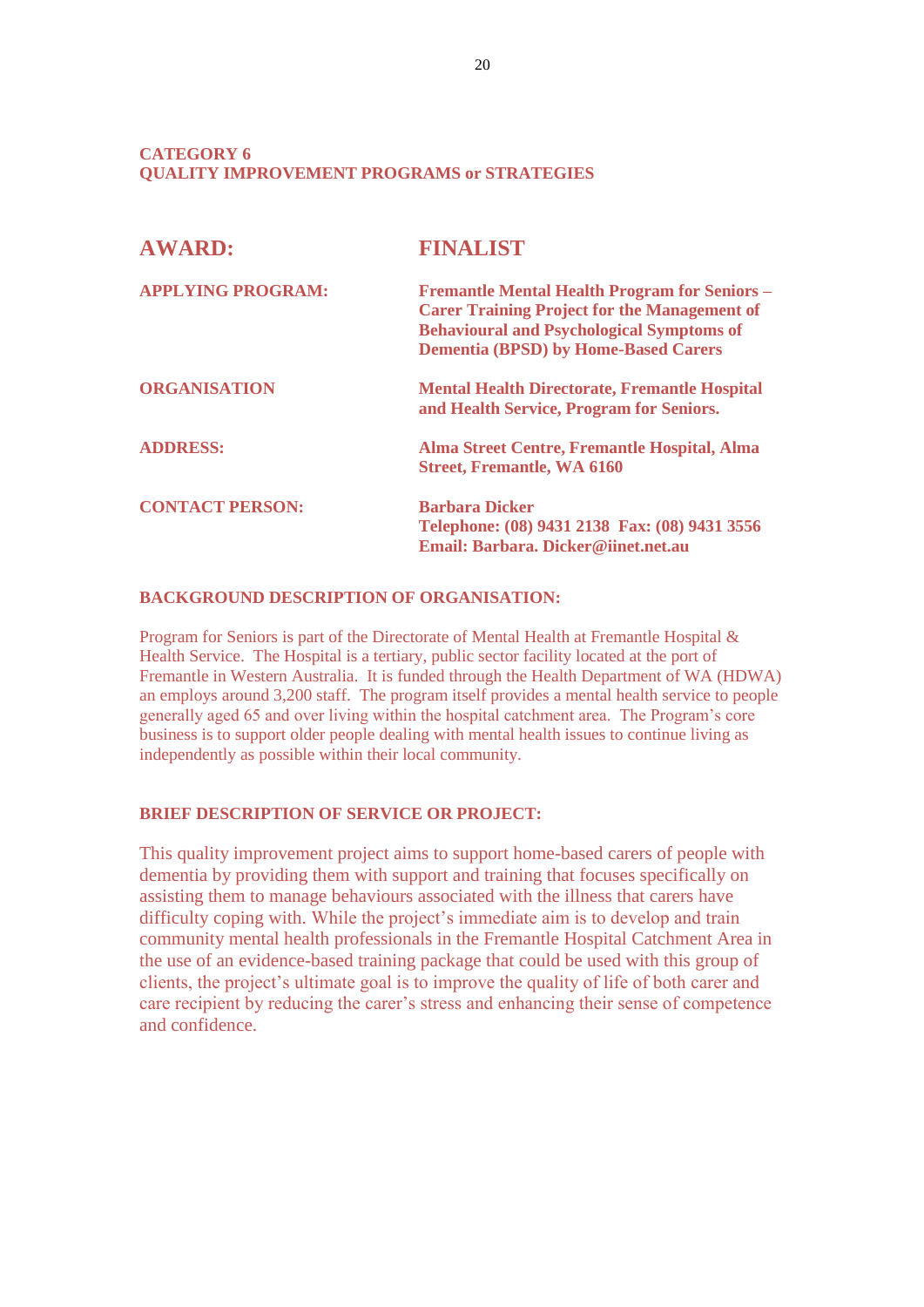#### **CATEGORY 6 QUALITY IMPROVEMENT PROGRAMS or STRATEGIES**

| <b>AWARD:</b>            | <b>FINALIST</b>                                                                              |
|--------------------------|----------------------------------------------------------------------------------------------|
| <b>APPLYING PROGRAM:</b> | <b>Yarra Oral Health Project</b>                                                             |
| <b>ORGANISATION:</b>     | <b>St Vincent's Mental Health</b>                                                            |
| <b>ADDRESS:</b>          | 44 Nicholson St, Fitzroy VIC 3065                                                            |
| <b>CONTACT PERSON:</b>   | <b>Eugene Meegan</b><br>Tel: (03) 8415 0522 Fax: (03) 9417 785<br>Email: meegane@svhm.org.au |

#### **BACKGROUND DESCRIPTION OF ORGANISATION:**

The City of Yarra is culturally diverse community situated in inner city Melbourne with a population of 69,000 people. The area has a large number of public housing residences, rooming houses and shelters for homeless people. Yarra has high rates of mental disorders compared with the Victorian average. The project raised awareness of existing resources and prioritised the needs of mental health consumers so that they could access free dental treatment on the same basis and within the same time frames as other community members accessing private dental services. The two community health centres in North Richmond (NRCHS) and North Yarra (NYCHS) provide general health and dental services to the local population. Psychiatric Disability Support Services operate from NYCHS (Collingwood site) NRCHC and from a number of other sites in the Yarra area to provide for the high rate of psychiatric disability. St Vincent's Mental Health Service delivers a range of mental health services to the area via Clarendon Community Mental Health Service, St Vincent's Hospital and through the Footbridge Community Care Unit.

The collaboration between these services, the City of Yarra and Dental Health Services, Victoria developed out of project funded by DHS, Victoria under the Victorian Oral Health Promotion Strategy. Deinstitutionalisation placed a large number of people with mental illness back in the community with responsibility for oral health handed back to the consumer. Disability and poverty have prevented mentally ill people from accessing dental care. This, combined with the dry mouth side effect of some psychiatric medicines has resulted in very poor oral health among the mentally ill population. Lack of awareness of oral health risks by case managers and barriers such as cost and long waiting lists for dental procedures have compounded the problem. The Yarra Health Project successfully addressed these problems and has improved the quality of life for those consumers who have used the service. Services elsewhere in Victoria have recognised the value of this initiative and have implemented similar projects in other areas.

### **BRIEF DESCRIPTION OF SERVICE OR PROJECT:**

The Yarra Oral Health Project is collaboration between a number of service providers and mental health consumers in the City of Yarra to improve the oral health of a vulnerable population whose oral health is compromised by financial, attitudinal and organisational barriers as well as psychiatric disability. The project has succeeded in raising awareness of the oral needs of mental health service consumers in mental health service providers and improving access to dental treatment by people living with a mental illness.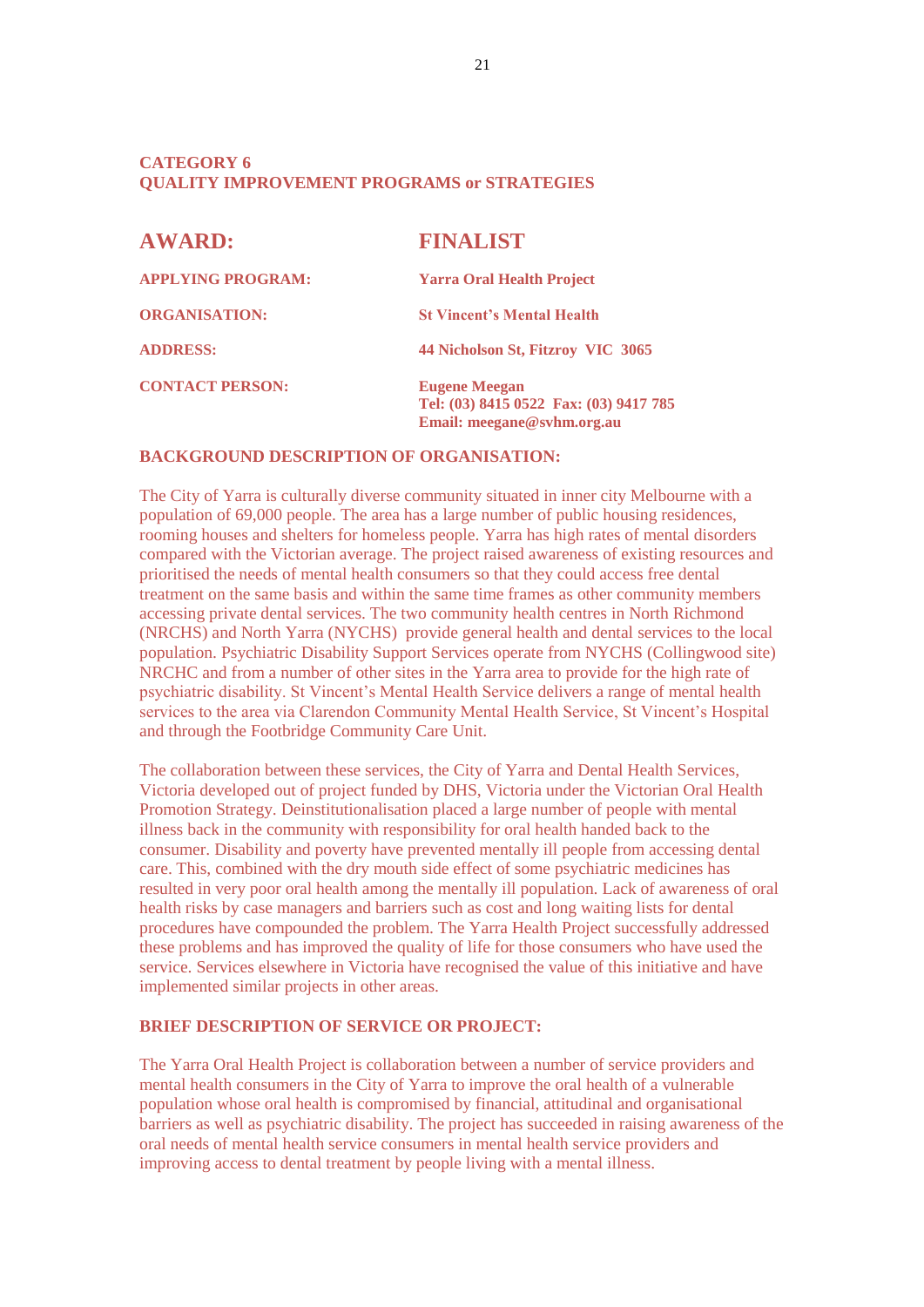#### **EXCEPTIONAL CONTRIBUTION TO MENTAL HEALTH SERVICES IN AUSTRALIA or NEW ZEALAND**

**AWARD: WINNER** 

**ORGANISATION: SANE Australia**

**CONTACT PERSON: Barbara Hocking** 

**Executive Director SANE Australia PO Box 226, South Melbourne VIC 3205**

#### **BRIEF DESCRIPTION OF THE AWARD RECIPIENT**

SANE Australia is committed to helping people affected by mental illness through campaigning for improved services and attitudes, educating to promote understanding, and conducting research which can make a difference.

SANE has significantly contributed to improving the lives of people living with a mental illness and continues to work for an end to stigma, access to effective clinical treatments, a range of community support, and help for families and other carers.

Over the years SANE has built a reputation for developing innovative programs to address to problems faced by consumers and carers, based on ongoing and meaningful consultation.

SANE Australia is a national charity helping people affected by mental illness through education, research and campaigning for greater awareness of mental illness and better services. It is overseen by a Board of Directors, chaired by Professor John Funder. The day to day running of SANE Australia is overseen by Barbara Hocking, SANE Australia's Executive Director, who manages 12 staff members.

The organisation works in partnership with a range of consumer and carer groups, national peak bodies, universities, government departments and international alliances and is funded by donations, philanthropic trusts and government and health promotion agencies.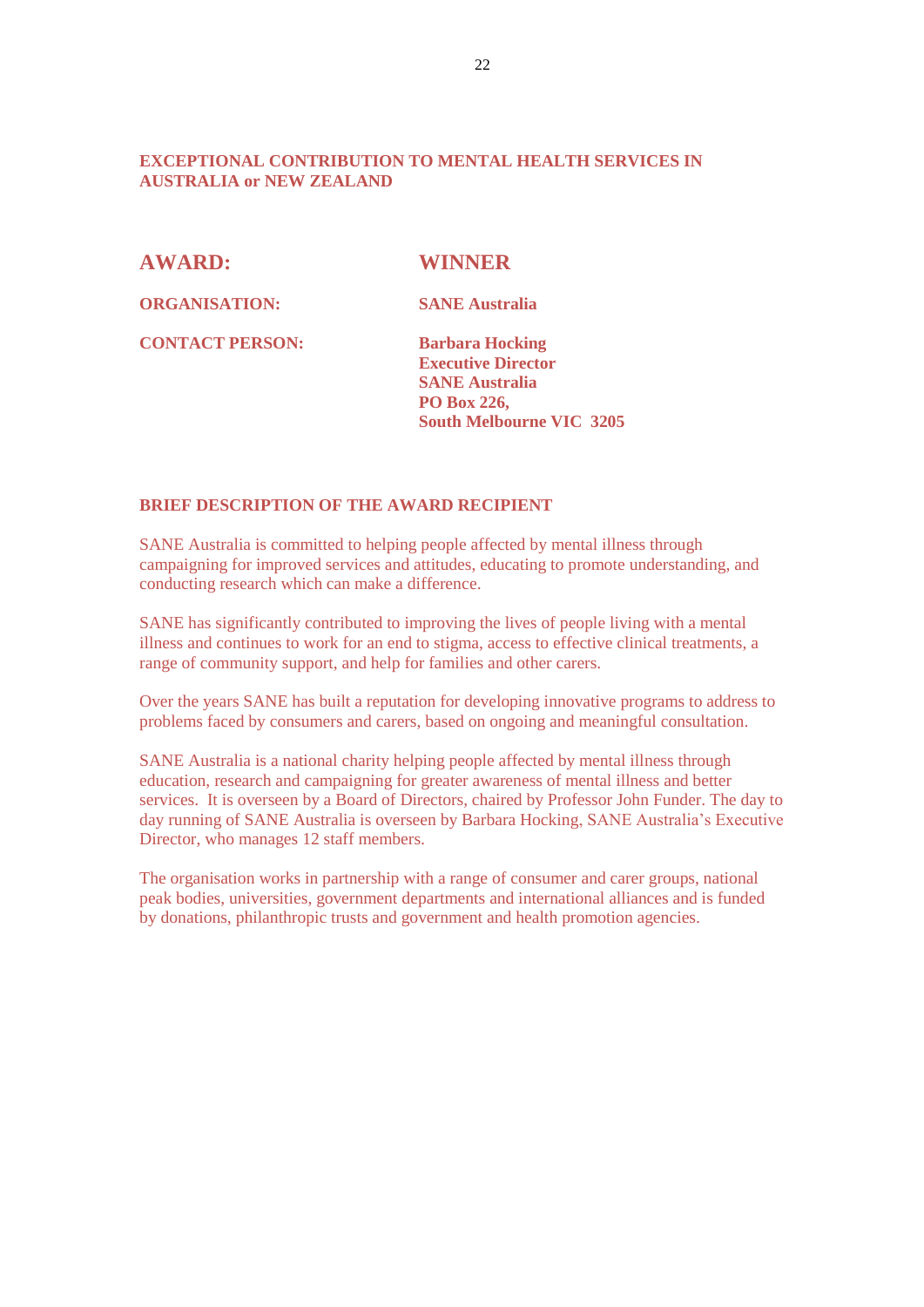#### **AUSTRALIAN AND NEW ZEALAND MENTAL HEALTH SERVICE**

#### **MEDIA AWARDS 2003**

#### **BACKGROUND**

The Mental Health Media Awards program commenced in 1998. It is designed to encourage accurate and sensitive media coverage of mental health issues, to break down stigma and to educate the community about mental health. There is a category for print media and a category for broadcast media.

In 2003 there were 23 entries received for the two media categories.

The entries were rated on the following criteria:

- 1. Evidence that the story has been well researched and is factually accurate.
- 2. The content of the story is sufficiently complete and well rounded to convey a good understanding of the issues.
- 3. Any evidence of the positive effect of the publication or broadcast.

The money awarded and expenses were generously granted by the Australian Government and the New Zealand Government in recognition of the importance it gives to excellence in media reporting of mental health issues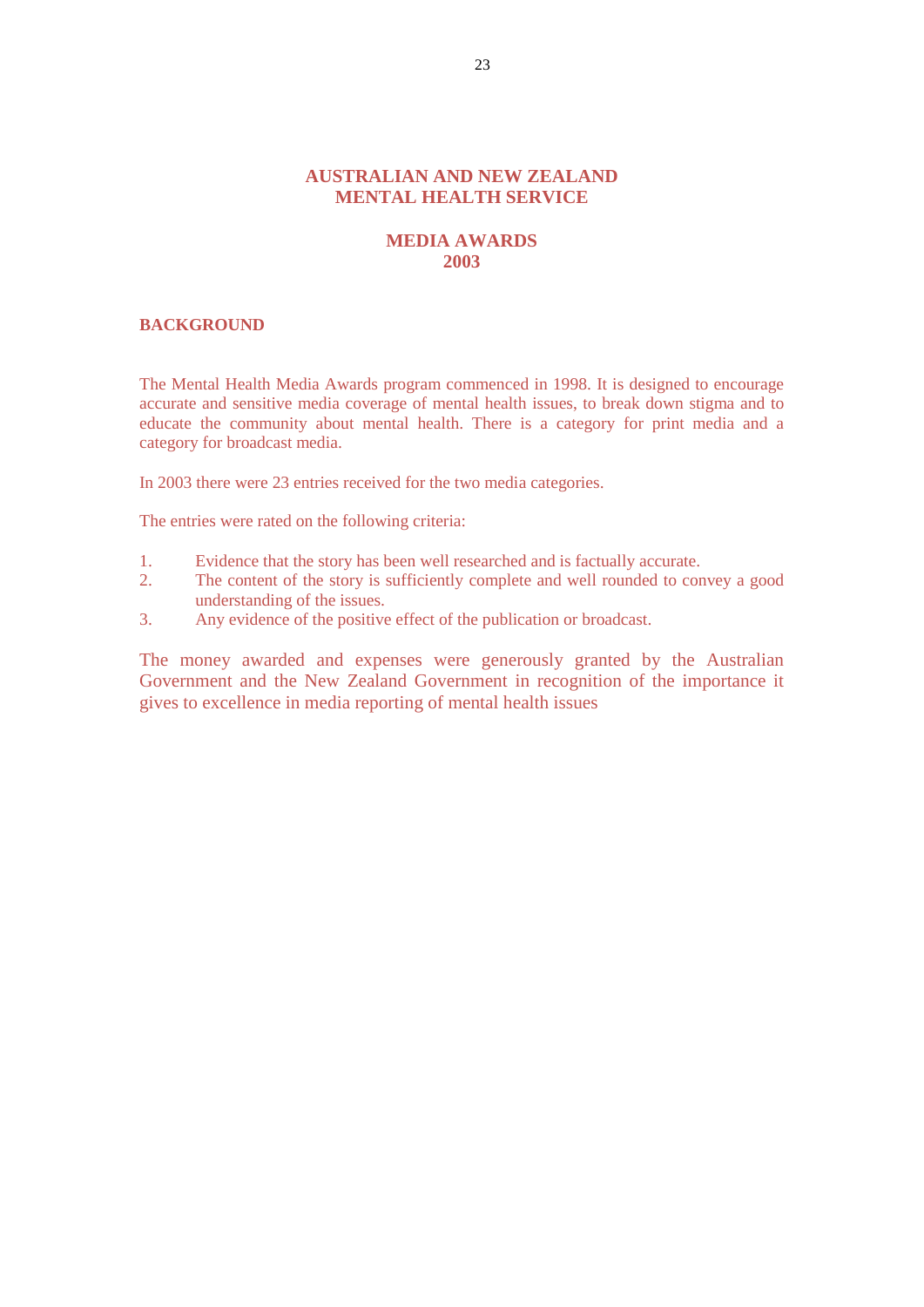**BROADCAST MEDIA**

| <b>AWARD:</b>          | <b>WINNER</b> \$3,000                                                                                                            |
|------------------------|----------------------------------------------------------------------------------------------------------------------------------|
| TITILE                 | <b>The Department of Lost Voices</b>                                                                                             |
| <b>ORGANISATION:</b>   | <b>ABC Radio National's Radio Eye</b>                                                                                            |
| <b>JOURNALISTS:</b>    | <b>Nick Franklin, Philip Ulman and Steven Tilley</b>                                                                             |
| <b>ADDRESS:</b>        | <b>Features &amp; Documentaries</b><br><b>ABC Radio</b><br><b>Level 5, 700 Harris Street</b><br><b>Sydney</b><br><b>NSW 2001</b> |
| <b>CONTACT PERSON:</b> | <b>Nick Franklin</b><br>Phone 02 9333 2219 Fax:02 9333 1414                                                                      |

#### **DESCRIPTION OF ENTRY:**

"The Department of Lost Voices" tells the personal stories of how people with schizophrenia are "treated" in the criminal justice system.

Broadcast as part of a four part services on crime and punishment on Radio National's Radio Eye program in October 2002, the documentary relies on the personal testimony of people with schizophrenia to reveal the failings of "care in the community".

The documentary begins with a report on how a man with schizophrenia is beaten senseless by a fellow inmate in a NSW prison. The man had been placed in the cell "for his own safety".

The Department of Lost Voices was the result of three months research, and recordings did not begin before preliminary meetings with the NSW Schizophrenia Fellowship and the Matthew Talbot Hostel in Sydney – both organisations provided detailed background information and guidance, as well as contacts with a community who, through years of mistreatment, often feel alienated from society.

The people in the program gave their time generously, even though the stories they told of life in prison and on the streets were often extremely painful. As the nature of schizophrenia is often misunderstood by the general public, the program included readings by Simon Champ from his essay "A Most Precious Thread" – an account of his own experiences with schizophrenia. Although this is inevitably a dark program which does not come up with "answers", it was run in conjunction with other Radio National programs which put in context of the often overheated Law N' Order debate. Listeners were pointed toward a specially designed website – run with the series, with links to mental health organisation, and proposals for a more humane system (including text of a speech to the Institute of Criminology by Frank Walker: Mental Health and the Criminal Justice System. (see [www.abc.net.run/arts/radioeye/crime/epsi3.htm\)](http://www.abc.net.run/arts/radioeye/crime/epsi3.htm)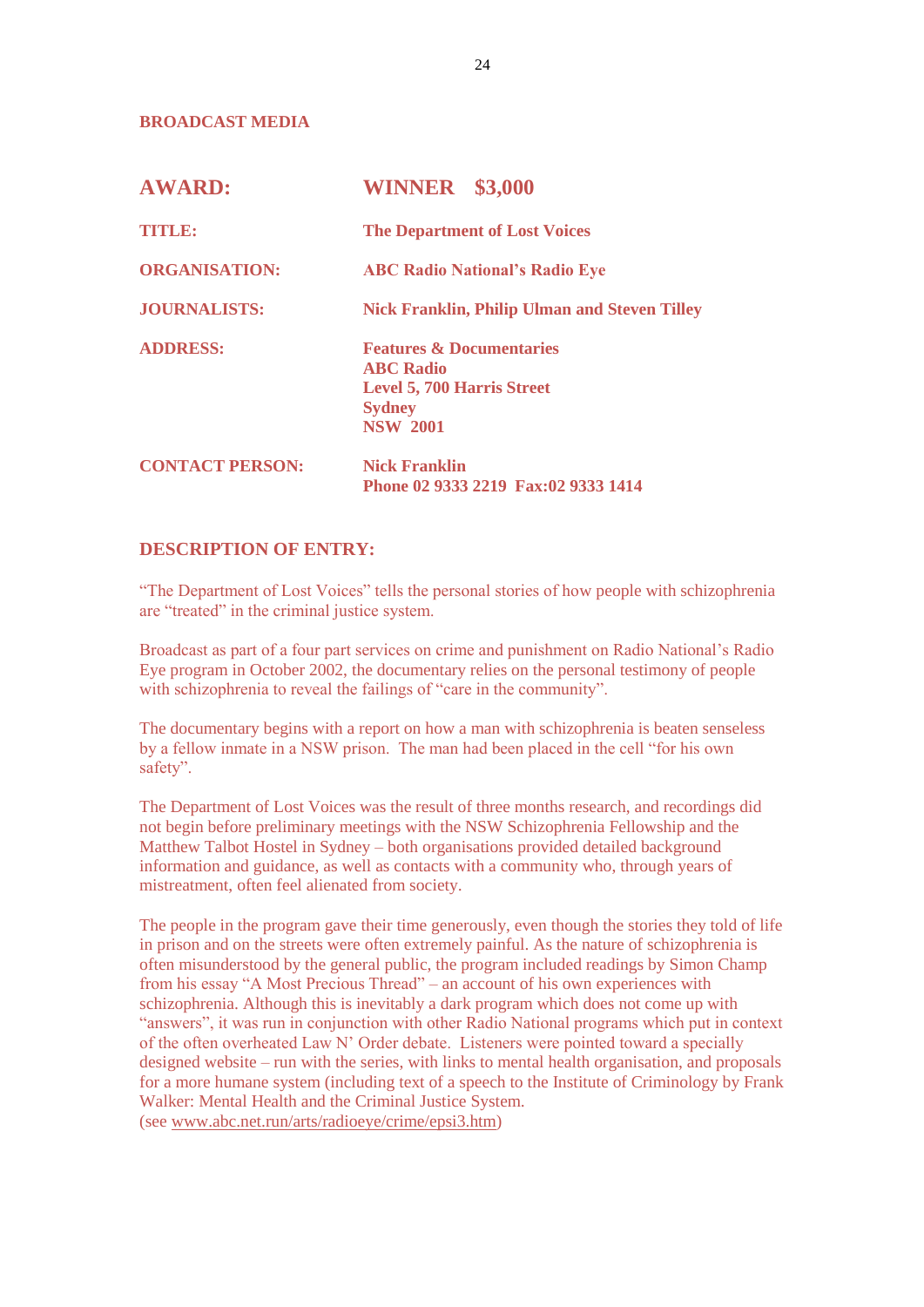**PRINT MEDIA** 

| <b>AWARD</b>           | \$3,000<br><b>WINNER</b>                                                                                                                                |
|------------------------|---------------------------------------------------------------------------------------------------------------------------------------------------------|
| <b>TIMER:</b>          | <b>Lives in Turmoil</b>                                                                                                                                 |
| <b>ORGANISATION:</b>   | <b>South Western Times</b>                                                                                                                              |
| <b>JOURNALIST:</b>     | <b>Joe Spagnolo</b>                                                                                                                                     |
| <b>CONTACT PERSON:</b> | <b>Joe Spagnolo</b><br><b>South Western Times</b><br><b>Bunbury WA 6230</b><br>Tel: (08) 9780 0800 Fax: (08) 09780 0871<br>Email: jspagnolo@swpp.com.au |

#### **DESCRIPTION OF ENTRY:**

Mental health, and more specifically the sensitive issue of suicide has almost been a "no go" area for many newspapers and other media in Australia. The South Western Times – a weekly newspaper where I have worked at for nearly two decades in the heartland of rural Western Australia – rarely reported suicides. If they were, the reports were brief in the back pages of the publication. In the string of 2002 a 22-year-old man in our district took his life. The Times and other media knew about the death through police but as usual a decision was made not to report the incident. Two days later, a 23 year old man in our district took his life. This was followed by the deaths by suicide of another three young men. In just 41 days our community had lost five young lives. Everywhere you went people were asking "why" and yet health authorities, police and media remained silent on the issue. When I became a journalist 17 years ago I did so because I believed I could make a positive contribution to the community I lived. I still do. Maybe it was this desire to make a difference which drove me to convince the editor of the newspaper that we could play a positive role in helping raise community awareness about mental health issues and ultimately help prevent more deaths.

After consulting health professionals and police I began what has turned out to be an exhaustive but worthwhile investigation into the issue of suicides in rural WA, putting together more than 30 reports on the issue. I was given access to policy records and statistics which I used in articles to show the extent of the problem – they showed the number of suicides has equalled road deaths in our region over the past three years. M reports have included interviews with parents and families who have lost loved ones to suicide which in some cases highlighted deficiencies in mental health practices. Parents who had lost children to suicide, in an effort to stop further deaths, told of the devastation of suicide not just for the victims but for those left behind. We have featured the stories of young people who had tried to take their lives but fortunately had not succeeded – their stories including messages of hope for others suffering depression and advice on where to get help. I convinced our deputy mayor, Judy Jones – normally a very private person to tell us part of her life story through our news pages in which she told youths it was "okay to be different" and that she too had overcome major obstacles in her life. Community leaders and health professionals provided information on where to get help and advice to youths and families. Throughout our series of stories, I constantly insisted on running help line and information panels on our pages showing youths and others where they could go to for help.

**Outcome**: Our coverage galvanized our community and its leaders into looking at ways of preventing more deaths by suicide. Following publication of my articles the State Government announced the establishment of a 24 hour mental health advice telephone service